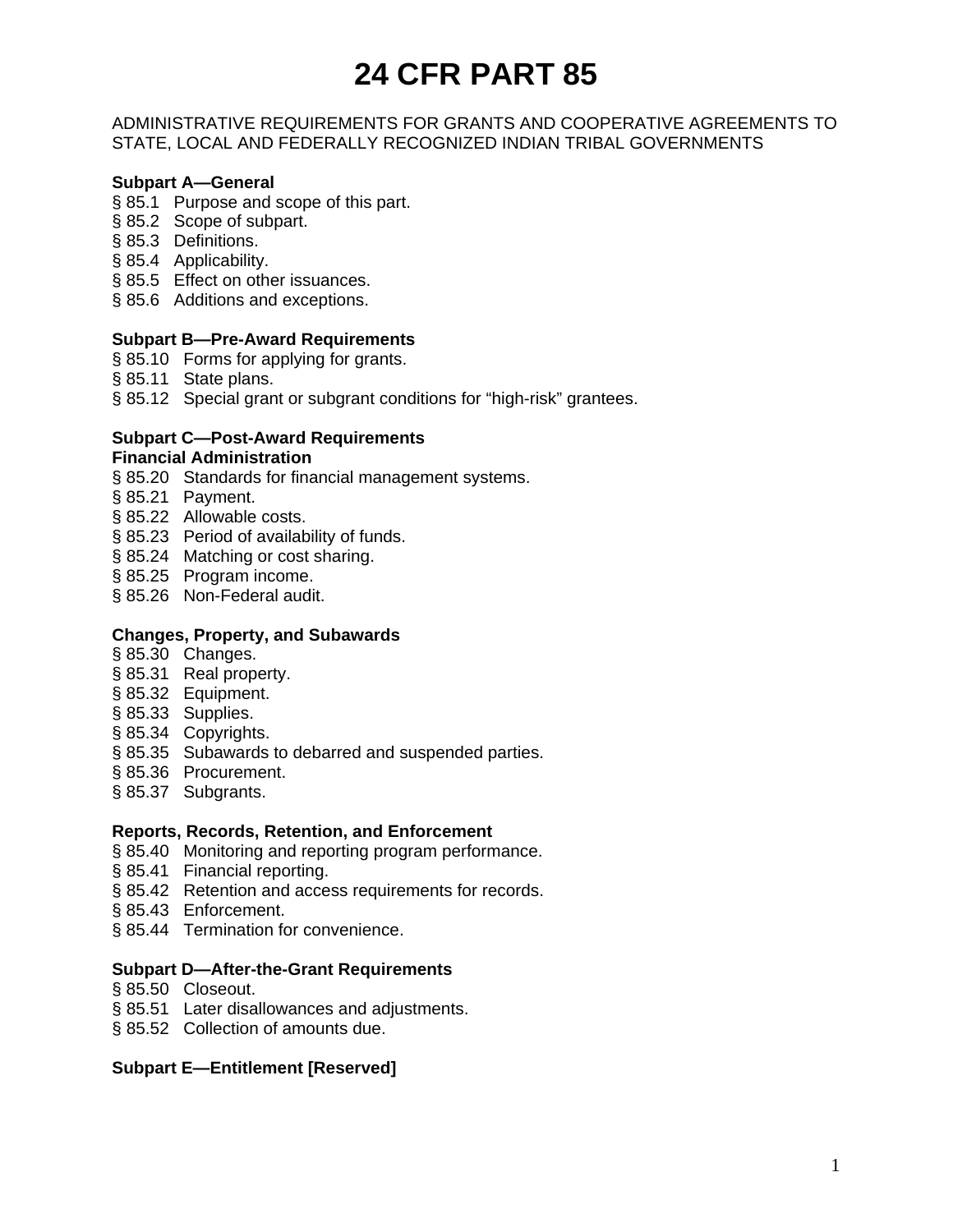**Authority:** 42 U.S.C. 3535(d). **Source:** 53 FR 8068, 8087, Mar. 11, 1988, unless otherwise noted. Subpart A—General

### **§ 85.1 Purpose and scope of this part.**

This part establishes uniform administrative rules for Federal grants and cooperative agreements and subawards to State, local and Indian tribal governments.

## **§ 85.2 Scope of subpart.**

This subpart contains general rules pertaining to this part and procedures for control of exceptions from this part.

## **§ 85.3 Definitions.**

As used in this part:

*Accrued expenditures* mean the charges incurred by the grantee during a given period requiring the provision of funds for: (1) Goods and other tangible property received; (2) services performed by employees, contractors, subgrantees, subcontractors, and other payees; and (3) other amounts becoming owed under programs for which no current services or performance is required, such as annuities, insurance claims, and other benefit payments.

*Accrued income* means the sum of: (1) Earnings during a given period from services performed by the grantee and goods and other tangible property delivered to purchasers, and (2) amounts becoming owed to the grantee for which no current services or performance is required by the grantee.

*Acquisition cost* of an item of purchased equipment means the net invoice unit price of the property including the cost of modifications, attachments, accessories, or auxiliary apparatus necessary to make the property usable for the purpose for which it was acquired. Other charges such as the cost of installation, transportation, taxes, duty or protective in-transit insurance, shall be included or excluded from the unit acquisition cost in accordance with the grantee's regular accounting practices.

*Administrative* requirements mean those matters common to grants in general, such as financial management, kinds and frequency of reports, and retention of records. These are distinguished from *programmatic* requirements, which concern matters that can be treated only on a program-by-program or grant-by-grant basis, such as kinds of activities that can be supported by grants under a particular program.

*Awarding agency* means (1) with respect to a grant, the Federal agency, and (2) with respect to a subgrant, the party that awarded the subgrant.

*Cash contributions* means the grantee's cash outlay, including the outlay of money contributed to the grantee or subgrantee by other public agencies and institutions, and private organizations and individuals. When authorized by Federal legislation, Federal funds received from other assistance agreements may be considered as grantee or subgrantee cash contributions.

*Contract* means (except as used in the definitions for *grant* and *subgrant* in this section and except where qualified by *Federal*) a procurement contract under a grant or subgrant, and means a procurement subcontract under a contract.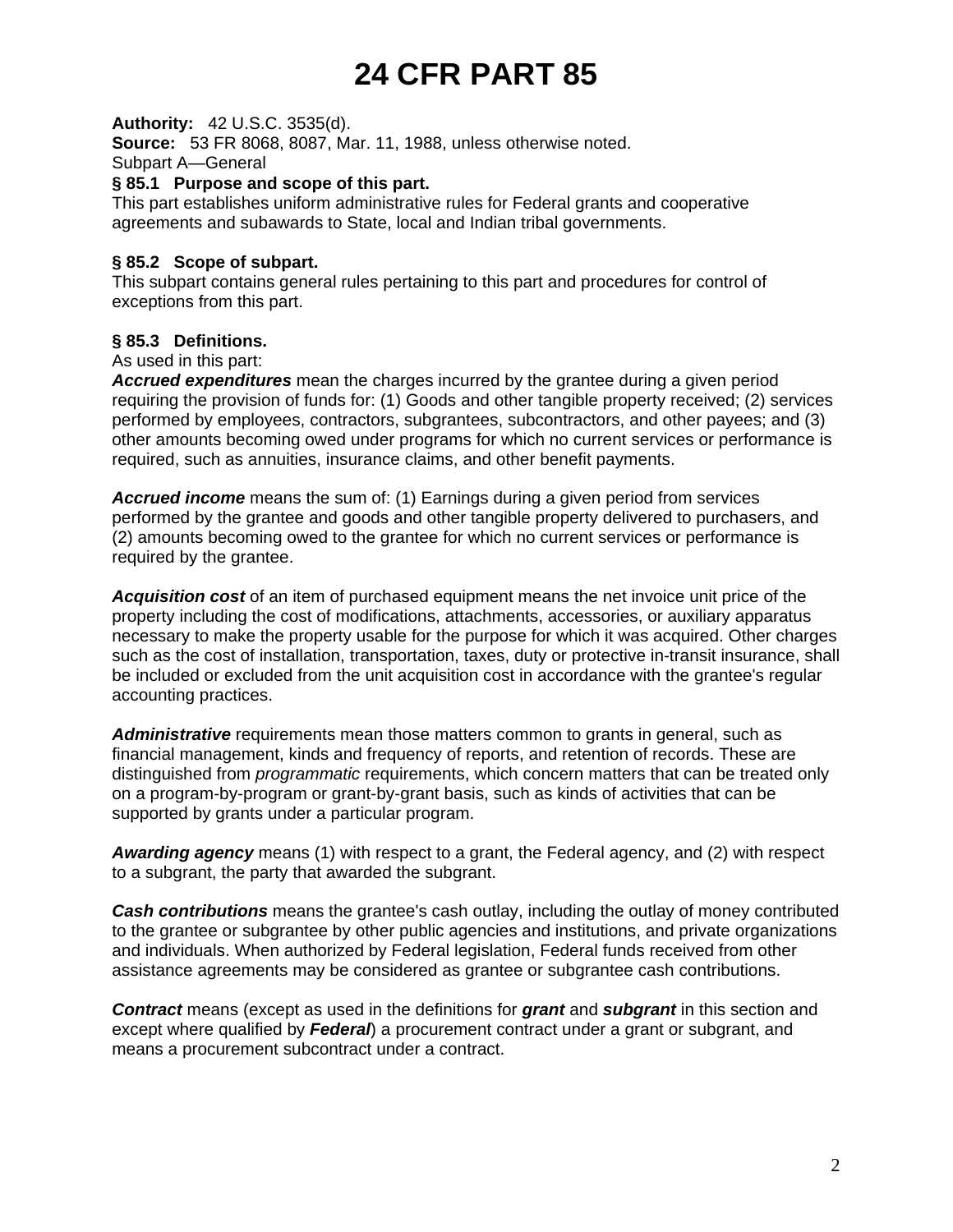*Cost sharing or matching* means the value of the third party in-kind contributions and the portion of the costs of a federally assisted project or program not borne by the Federal Government.

*Cost-type contract* means a contract or subcontract under a grant in which the contractor or subcontractor is paid on the basis of the costs it incurs, with or without a fee.

*Equipment* means tangible, nonexpendable, personal property having a useful life of more than one year and an acquisition cost of \$5,000 or more per unit. A grantee may use its own definition of equipment provided that such definition would at least include all equipment defined above.

**Expenditure report** means: (1) For non-construction grants, the SF-269 "Financial Status Report" (or other equivalent report); (2) for construction grants, the SF–271 "Outlay Report and Request for Reimbursement" (or other equivalent report).

*Federally recognized Indian tribal government* means the governing body or a governmental agency of any Indian tribe, band, nation, or other organized group or community (including any Native village as defined in section 3 of the Alaska Native Claims Settlement Act, 85 Stat 688) certified by the Secretary of the Interior as eligible for the special programs and services provided by him through the Bureau of Indian Affairs.

*Government* means a State or local government or a federally recognized Indian tribal government.

*Grant* means an award of financial assistance, including cooperative agreements, in the form of money, or property in lieu of money, by the Federal Government to an eligible grantee. The term does not include technical assistance which provides services instead of money, or other assistance in the form of revenue sharing, loans, loan guarantees, interest subsidies, insurance, or direct appropriations. Also, the term does not include assistance, such as a fellowship or other lump sum award, which the grantee is not required to account for.

*Grantee* means the government to which a grant is awarded and which is accountable for the use of the funds provided. The grantee is the entire legal entity even if only a particular component of the entity is designated in the grant award document.

*Local government* means a county, municipality, city, town, township, local public authority (including any public and Indian housing agency under the United States Housing Act of 1937) school district, special district, intrastate district, council of governments (whether or not incorporated as a nonprofit corporation under state law), any other regional or interstate government entity, or any agency or instrumentality of a local government.

*Obligations* means the amounts of orders placed, contracts and subgrants awarded, goods and services received, and similar transactions during a given period that will require payment by the grantee during the same or a future period.

**OMB** means the United States Office of Management and Budget.

*Outlays* (expenditures) mean charges made to the project or program. They may be reported on a cash or accrual basis. For reports prepared on a cash basis, outlays are the sum of actual cash disbursement for direct charges for goods and services, the amount of indirect expense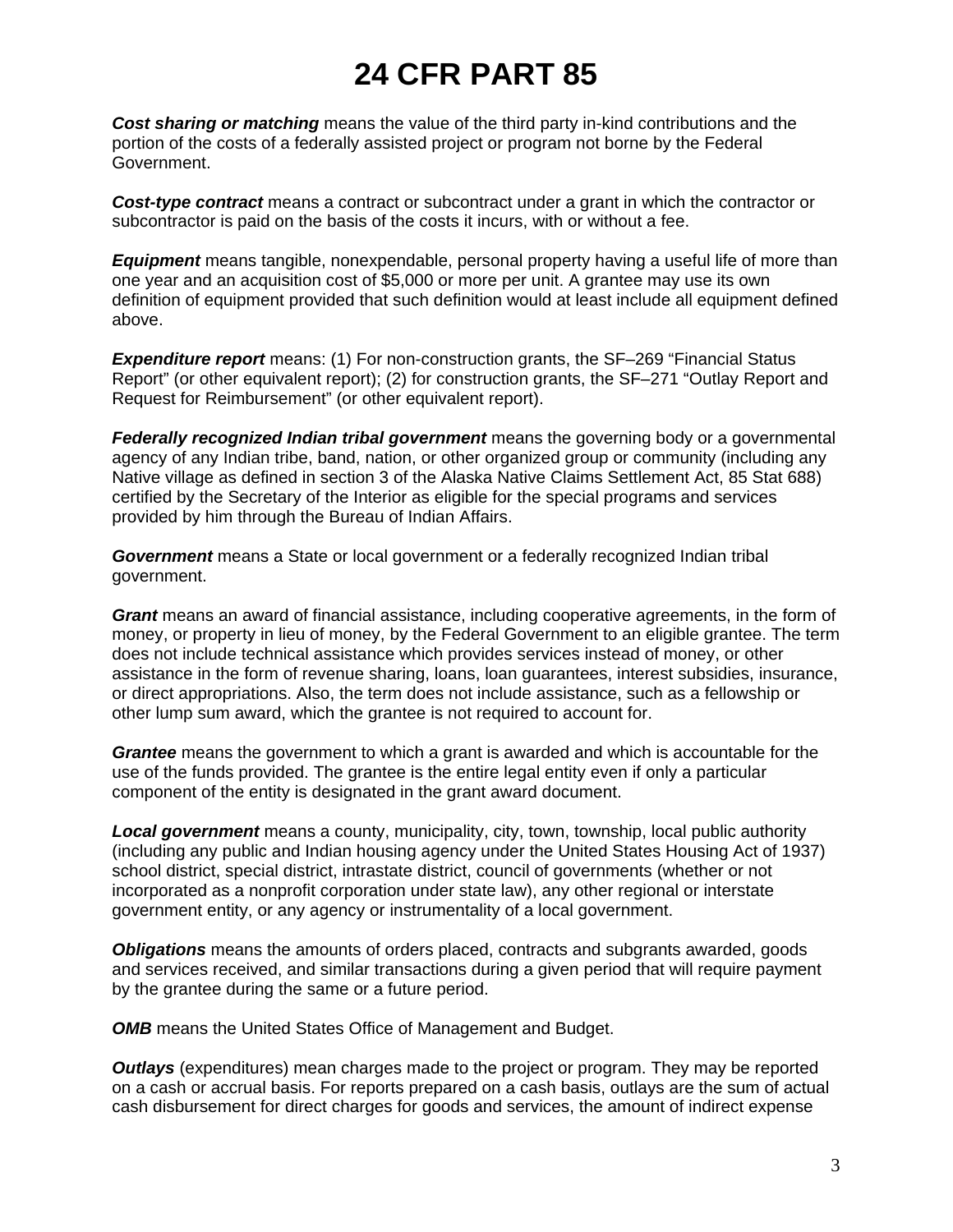incurred, the value of in-kind contributions applied, and the amount of cash advances and payments made to contractors and subgrantees. For reports prepared on an accrued expenditure basis, outlays are the sum of actual cash disbursements, the amount of indirect expense incurred, the value of in-kind contributions applied, and the new increase (or decrease) in the amounts owed by the grantee for goods and other property received, for services performed by employees, contractors, subgrantees, subcontractors, and other payees, and other amounts becoming owed under programs for which no current services or performance are required, such as annuities, insurance claims, and other benefit payments.

*Percentage of completion method* refers to a system under which payments are made for construction work according to the percentage of completion of the work, rather than to the grantee's cost incurred.

*Prior approval* means documentation evidencing consent prior to incurring specific cost.

*Real property* means land, including land improvements, structures and appurtenances thereto, excluding movable machinery and equipment.

*Share,* when referring to the awarding agency's portion of real property, equipment or supplies, means the same percentage as the awarding agency's portion of the acquiring party's total costs under the grant to which the acquisition costs under the grant to which the acquisition cost of the property was charged. Only costs are to be counted—not the value of third-party in-kind contributions.

*State* means any of the several States of the United States, the District of Columbia, the Commonwealth of Puerto Rico, any territory or possession of the United States, or any agency or instrumentality of a State exclusive of local governments. The term does not include any public and Indian housing agency under United States Housing Act of 1937.

*Subgrant* means an award of financial assistance in the form of money, or property in lieu of money, made under a grant by a grantee to an eligible subgrantee. The term includes financial assistance when provided by contractual legal agreement, but does not include procurement purchases, nor does it include any form of assistance which is excluded from the definition of *grant* in this part.

*Subgrantee* means the government or other legal entity to which a subgrant is awarded and which is accountable to the grantee for the use of the funds provided.

*Supplies* means all tangible personal property other than *equipment* as defined in this part.

*Suspension* means depending on the context, either (1) temporary withdrawal of the authority to obligate grant funds pending corrective action by the grantee or subgrantee or a decision to terminate the grant, or (2) an action taken by a suspending official in accordance with agency regulations implementing E.O. 12549 to immediately exclude a person from participating in grant transactions for a period, pending completion of an investigation and such legal or debarment proceedings as may ensue.

*Termination* means permanent withdrawal of the authority to obligate previously-awarded grant funds before that authority would otherwise expire. It also means the voluntary relinquishment of that authority by the grantee or subgrantee. *Termination* does not include: (1) Withdrawal of funds awarded on the basis of the grantee's underestimate of the unobligated balance in a prior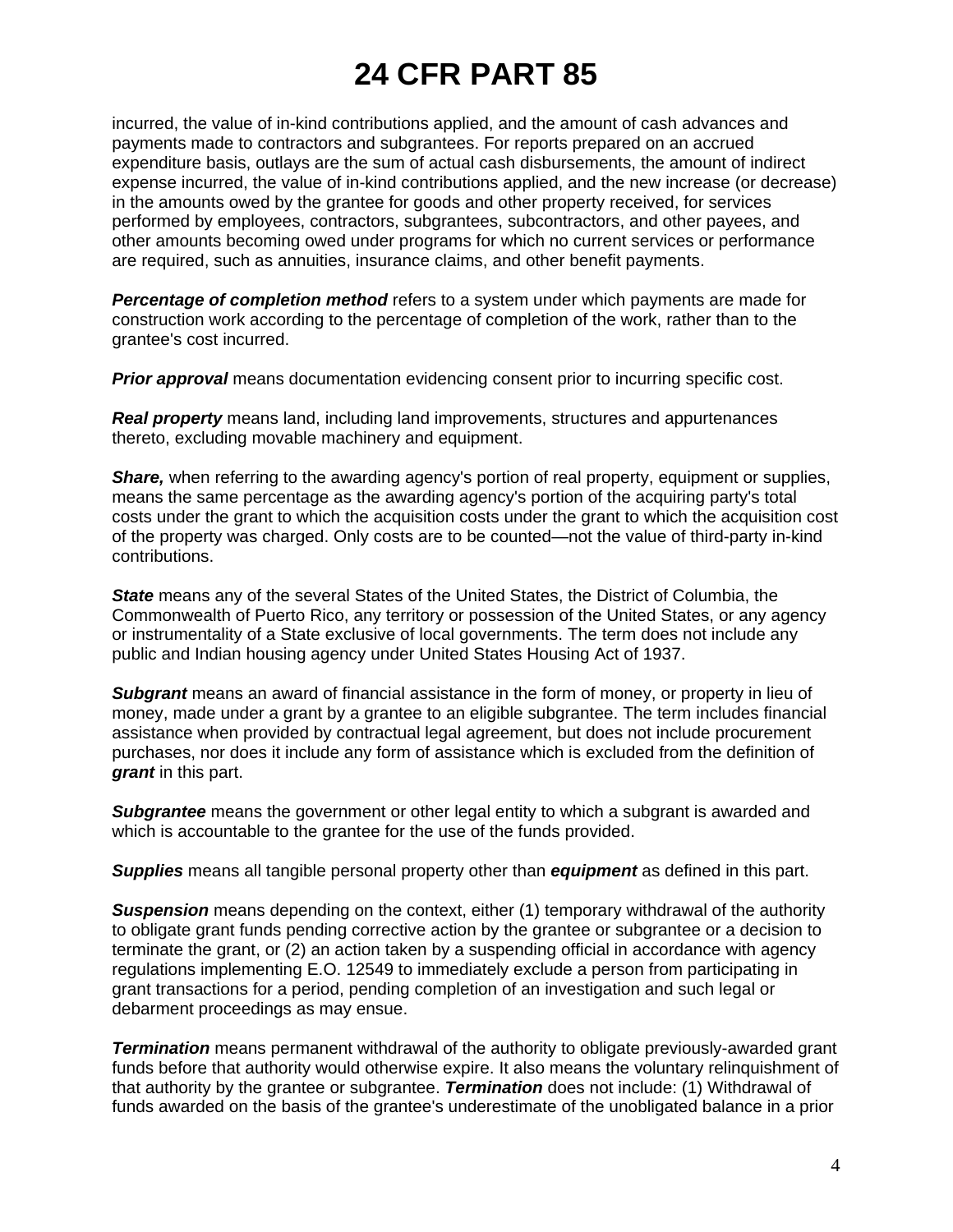period; (2) Withdrawal of the unobligated balance as of the expiration of a grant; (3) Refusal to extend a grant or award additional funds, to make a competing or non-competing continuation, renewal, extension, or supplemental award; or (4) voiding of a grant upon determination that the award was obtained fraudulently, or was otherwise illegal or invalid from inception.

**Terms of a grant or subgrant** mean all requirements of the grant or subgrant, whether in statute, regulations, or the award document.

*Third party in-kind contributions* mean property or services which benefit a federally assisted project or program and which are contributed by non-Federal third parties without charge to the grantee, or a cost-type contractor under the grant agreement.

*Unliquidated obligations* for reports prepared on a cash basis mean the amount of obligations incurred by the grantee that has not been paid. For reports prepared on an accrued expenditure basis, they represent the amount of obligations incurred by the grantee for which an outlay has not been recorded.

*Unobligated balance* means the portion of the funds authorized by the Federal agency that has not been obligated by the grantee and is determined by deducting the cumulative obligations from the cumulative funds authorized.

## **§ 85.4 Applicability.**

(a) *General.* Subparts A—D of this part apply to all grants and subgrants to governments, except where inconsistent with Federal statutes or with regulations authorized in accordance with the exception provision of §85.6, or:

(1) Grants and subgrants to State and local institutions of higher education or State and local hospitals.

(2) The block grants authorized by the Omnibus Budget Reconciliation Act of 1981 (Community Services; Preventive Health and Health Services; Alcohol, Drug Abuse, and Mental Health Services; Maternal and Child Health Services; Social Services; Low-Income Home Energy Assistance; States' Program of Community Development Block Grants for Small Cities; and Elementary and Secondary Education other than programs administered by the Secretary of Education under title V, subtitle D, chapter 2, section 583—the Secretary's discretionary grant program) and titles I-III of the Job Training Partnership Act of 1982 and under the Public Health Services Act (section 1921), Alcohol and Drug Abuse Treatment and Rehabilitation Block Grant and part C of title V, Mental Health Service for the Homeless Block Grant).

(3) Entitlement grants to carry out the following programs of the Social Security Act:

(i) Aid to Needy Families with Dependent Children (title IV-A of the Act, not including the Work Incentive Program (WIN) authorized by section 402(a)19(G); HHS grants for WIN are subject to this part);

(ii) Child Support Enforcement and Establishment of Paternity (title IV-D of the Act);

(iii) Foster Care and Adoption Assistance (title IV-E of the Act);

(iv) Aid to the Aged, Blind, and Disabled (titles I, X, XIV, and XVI-AABD of the Act); and

(v) Medical Assistance (Medicaid) (title XIX of the Act) not including the State Medicaid Fraud Control program authorized by section 1903(a)(6)(B).

(4) Entitlement grants under the following programs of The National School Lunch Act:

(i) School Lunch (section 4 of the Act),

(ii) Commodity Assistance (section 6 of the Act),

(iii) Special Meal Assistance (section 11 of the Act),

(iv) Summer Food Service for Children (section 13 of the Act), and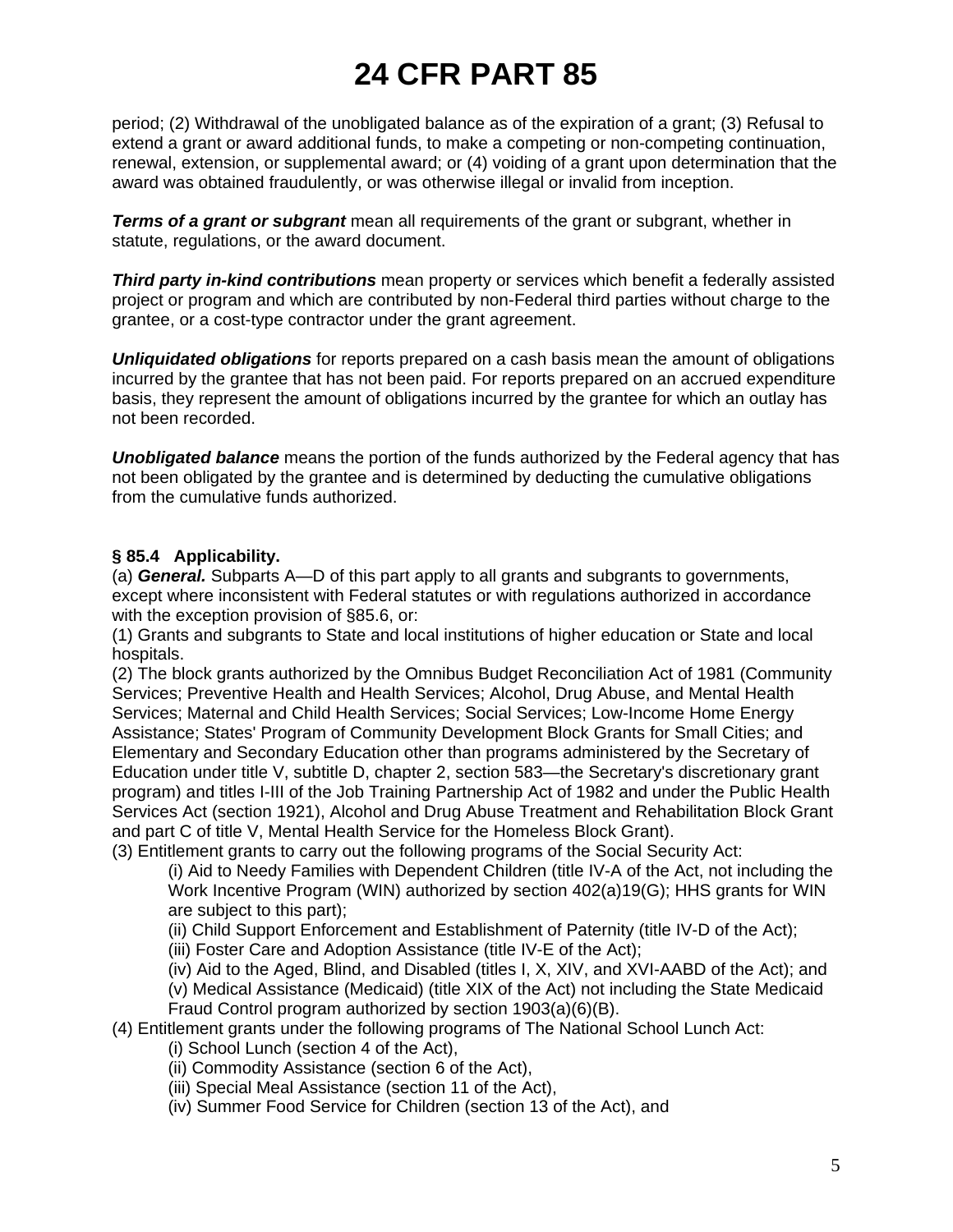(v) Child Care Food Program (section 17 of the Act).

(5) Entitlement grants under the following programs of The Child Nutrition Act of 1966:

- (i) Special Milk (section 3 of the Act), and
- (ii) School Breakfast (section 4 of the Act).

(6) Entitlement grants for State Administrative expenses under The Food Stamp Act of 1977 (section 16 of the Act).

(7) A grant for an experimental, pilot, or demonstration project that is also supported by a grant listed in paragraph (a)(3) of this section;

(8) Grant funds awarded under subsection 412(e) of the Immigration and Nationality Act (8 U.S.C. 1522(e)) and subsection 501(a) of the Refugee Education Assistance Act of 1980 (Pub. L. 96–422, 94 Stat. 1809), for cash assistance, medical assistance, and supplemental security income benefits to refugees and entrants and the administrative costs of providing the assistance and benefits;

(9) Grants to local education agencies under 20 U.S.C. 236 through 241–1(a), and 242 through 244 (portions of the Impact Aid program), except for 20 U.S.C. 238(d)(2)(c) and 240(f) (Entitlement Increase for Handicapped Children); and

(10) Payments under the Veterans Administration's State Home Per Diem Program (38 U.S.C. 641(a)).

(b) *Entitlement programs.* Entitlement programs enumerated above in §85.4(a) (3) through (8) are subject to subpart E.

# **§ 85.5 Effect on other issuances.**

All other grants administration provisions of codified program regulations, program manuals, handbooks and other non-regulatory materials which are inconsistent with this part are superseded, except to the extent they are required by statute, or authorized in accordance with the exception provision in §85.6.

# **§ 85.6 Additions and exceptions.**

(a) For classes of grants and grantees subject to this part, Federal agencies may not impose additional administrative requirements except in codified regulations published in the Federal Register.

(b) Exceptions for classes of grants or grantees may be authorized only by OMB.

(c) Exceptions on a case-by-case basis and for subgrantees may be authorized by the affected Federal agencies.

## **Subpart B—Pre-Award Requirements**

## **§ 85.10 Forms for applying for grants.**

(a) *Scope.*

(1) This section prescribes forms and instructions to be used by governmental organizations (except hospitals and institutions of higher education operated by a government) in applying for grants. This section is not applicable, however, to formula grant programs which do not require applicants to apply for funds on a project basis.

(2) This section applies only to applications to Federal agencies for grants, and is not required to be applied by grantees in dealing with applicants for subgrants. However, grantees are encouraged to avoid more detailed or burdensome application requirements for subgrants.

## (b) *Authorized forms and instructions for governmental organizations.*

(1) In applying for grants, applicants shall only use standard application forms or those prescribed by the granting agency with the approval of OMB under the Paperwork Reduction Act of 1980.

(2) Applicants are not required to submit more than the original and two copies of preapplications or applications.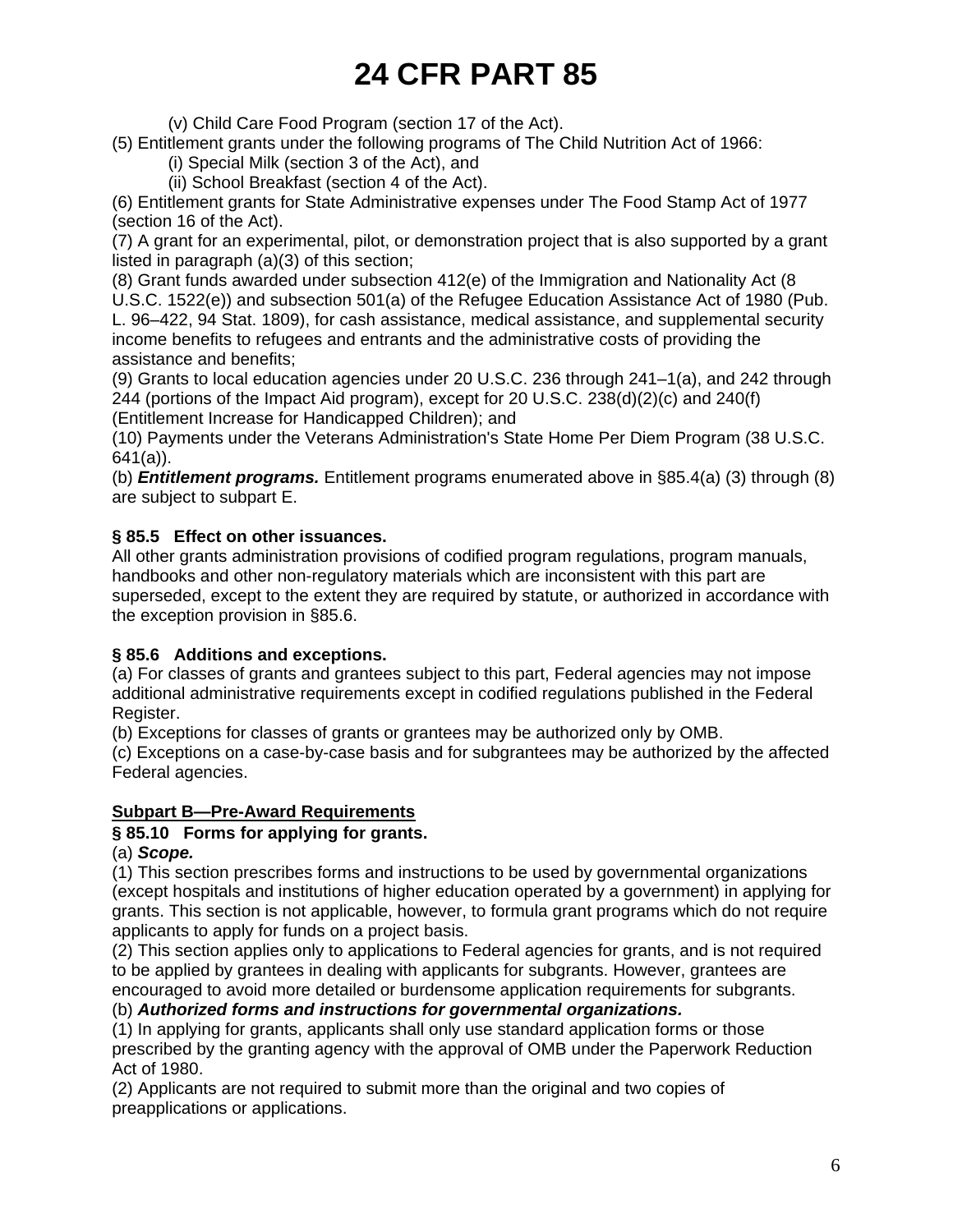(3) Applicants must follow all applicable instructions that bear OMB clearance numbers. Federal agencies may specify and describe the programs, functions, or activities that will be used to plan, budget, and evaluate the work under a grant. Other supplementary instructions may be issued only with the approval of OMB to the extent required under the Paperwork Reduction Act of 1980. For any standard form, except the SF–424 facesheet, Federal agencies may shade out or instruct the applicant to disregard any line item that is not needed.

(4) When a grantee applies for additional funding (such as a continuation or supplemental award) or amends a previously submitted application, only the affected pages need be submitted. Previously submitted pages with information that is still current need not be resubmitted.

# **§ 85.11 State plans.**

(a) *Scope.* The statutes for some programs require States to submit plans before receiving grants. Under regulations implementing Executive Order 12372, "Intergovernmental Review of Federal Programs," States are allowed to simplify, consolidate and substitute plans. This section contains additional provisions for plans that are subject to regulations implementing the Executive order.

(b) *Requirements.* A State need meet only Federal administrative or programmatic requirements for a plan that are in statutes or codified regulations.

(c) *Assurances.* In each plan the State will include an assurance that the State shall comply with all applicable Federal statutes and regulations in effect with respect to the periods for which it receives grant funding. For this assurance and other assurances required in the plan, the State may:

(1) Cite by number the statutory or regulatory provisions requiring the assurances and affirm that it gives the assurances required by those provisions,

(2) Repeat the assurance language in the statutes or regulations, or

(3) Develop its own language to the extent permitted by law.

(d) *Amendments.* A State will amend a plan whenever necessary to reflect:

(1) New or revised Federal statutes or regulations or;

(2) A material change in any State law, organization, policy, or State agency operation. The State will obtain approval for the amendment and its effective date but need submit for approval only the amended portions of the plan.

## **§ 85.12 Special grant or subgrant conditions for "high-risk" grantees.**

(a) A grantee or subgrantee may be considered *high risk* if an awarding agency determines that a grantee or subgrantee:

(1) Has a history of unsatisfactory performance, or

(2) Is not financially stable, or

(3) Has a management system which does not meet the management standards set forth in this part, or

(4) Has not conformed to terms and conditions of previous awards, or

(5) Is otherwise not responsible; and if the awarding agency determines that an award will be made, special conditions and/or restrictions shall correspond to the high risk condition and shall be included in the award.

(b) Special conditions or restrictions may include:

(1) Payment on a reimbursement basis;

(2) Withholding authority to proceed to the next phase until receipt of evidence of acceptable performance within a given funding period;

(3) Requiring additional, more detailed financial reports;

(4) Additional project monitoring;

(5) Requiring the grantee or subgrantee to obtain technical or management assistance; or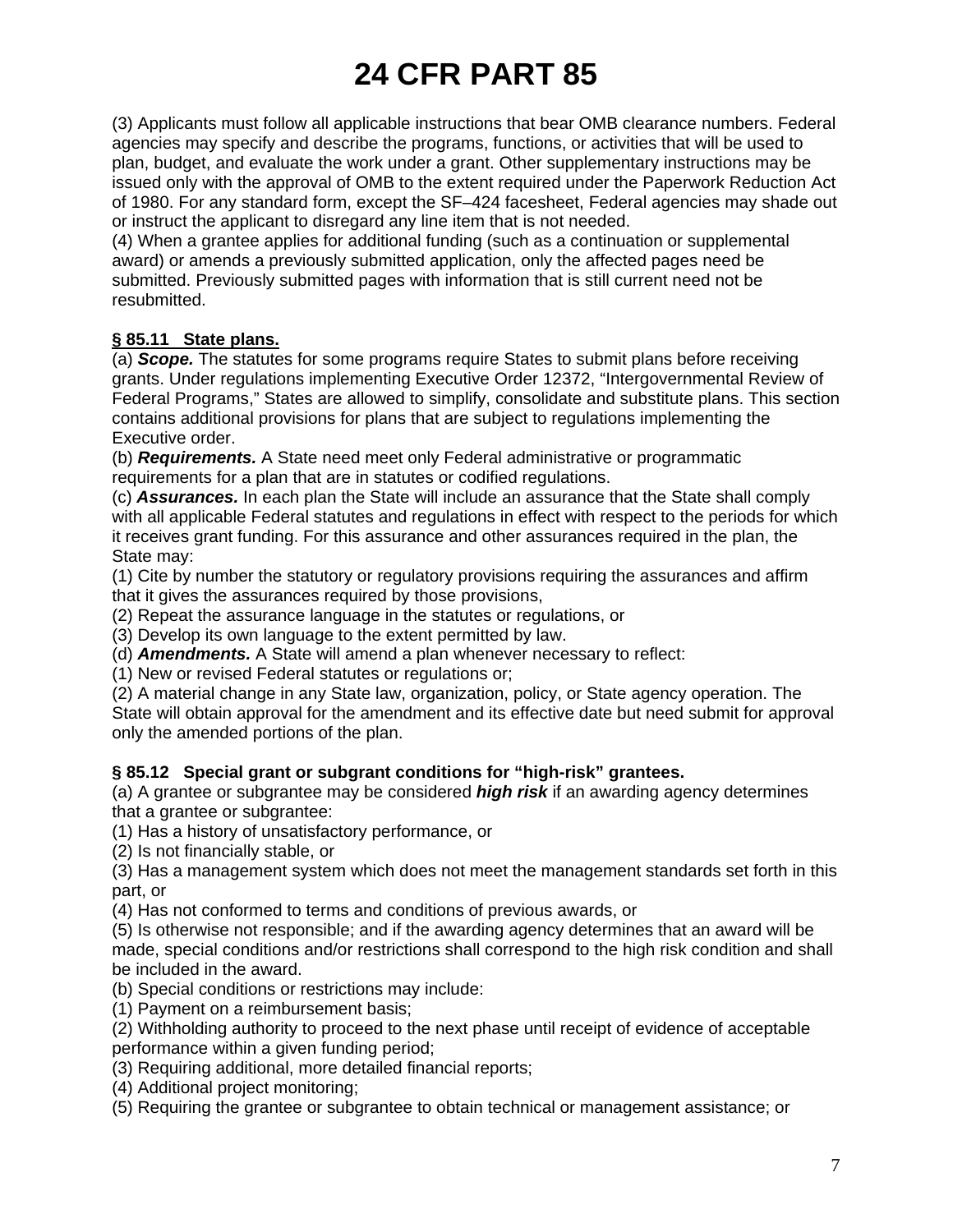(6) Establishing additional prior approvals.

(c) If an awarding agency decides to impose such conditions, the awarding official will notify the grantee or subgrantee as early as possible, in writing, of:

(1) The nature of the special conditions/restrictions;

(2) The reason(s) for imposing them;

(3) The corrective actions which must be taken before they will be removed and the time allowed for completing the corrective actions and

(4) The method of requesting reconsideration of the conditions/restrictions imposed.

### **Subpart C—Post-Award Requirements**

### **Financial Administration**

### **§ 85.20 Standards for financial management systems.**

(a) A State must expand and account for grant funds in accordance with State laws and procedures for expending and accounting for its own funds. Fiscal control and accounting procedures of the State, as well as its subgrantees and cost-type contractors, must be sufficient to—

(1) Permit preparation of reports required by this part and the statutes authorizing the grant, and (2) Permit the tracing of funds to a level of expenditures adequate to establish that such funds have not been used in violation of the restrictions and prohibitions of applicable statutes.

(b) The financial management systems of other grantees and subgrantees must meet the following standards:

(1) *Financial reporting.* Accurate, current, and complete disclosure of the financial results of financially assisted activities must be made in accordance with the financial reporting requirements of the grant or subgrant.

(2) *Accounting records.* Grantees and subgrantees must maintain records which adequately identify the source and application of funds provided for financially-assisted activities. These records must contain information pertaining to grant or subgrant awards and authorizations, obligations, unobligated balances, assets, liabilities, outlays or expenditures, and income.

(3) *Internal control.* Effective control and accountability must be maintained for all grant and subgrant cash, real and personal property, and other assets. Grantees and subgrantees must adequately safeguard all such property and must assure that it is used solely for authorized purposes.

(4) *Budget control.* Actual expenditures or outlays must be compared with budgeted amounts for each grant or subgrant. Financial information must be related to performance or productivity data, including the development of unit cost information whenever appropriate or specifically required in the grant or subgrant agreement. If unit cost data are required, estimates based on available documentation will be accepted whenever possible.

(5) *Allowable cost.* Applicable OMB cost principles, agency program regulations, and the terms of grant and subgrant agreements will be followed in determining the reasonableness, allowability, and allocability of costs.

(6) *Source documentation.* Accounting records must be supported by such source documentation as cancelled checks, paid bills, payrolls, time and attendance records, contract and subgrant award documents, etc.

(7) *Cash management.* Procedures for minimizing the time elapsing between the transfer of funds from the U.S. Treasury and disbursement by grantees and subgrantees must be followed whenever advance payment procedures are used. Grantees must establish reasonable procedures to ensure the receipt of reports on subgrantees' cash balances and cash disbursements in sufficient time to enable them to prepare complete and accurate cash transactions reports to the awarding agency. When advances are made by letter-of-credit or electronic transfer of funds methods, the grantee must make drawdowns as close as possible to the time of making disbursements. Grantees must monitor cash drawdowns by their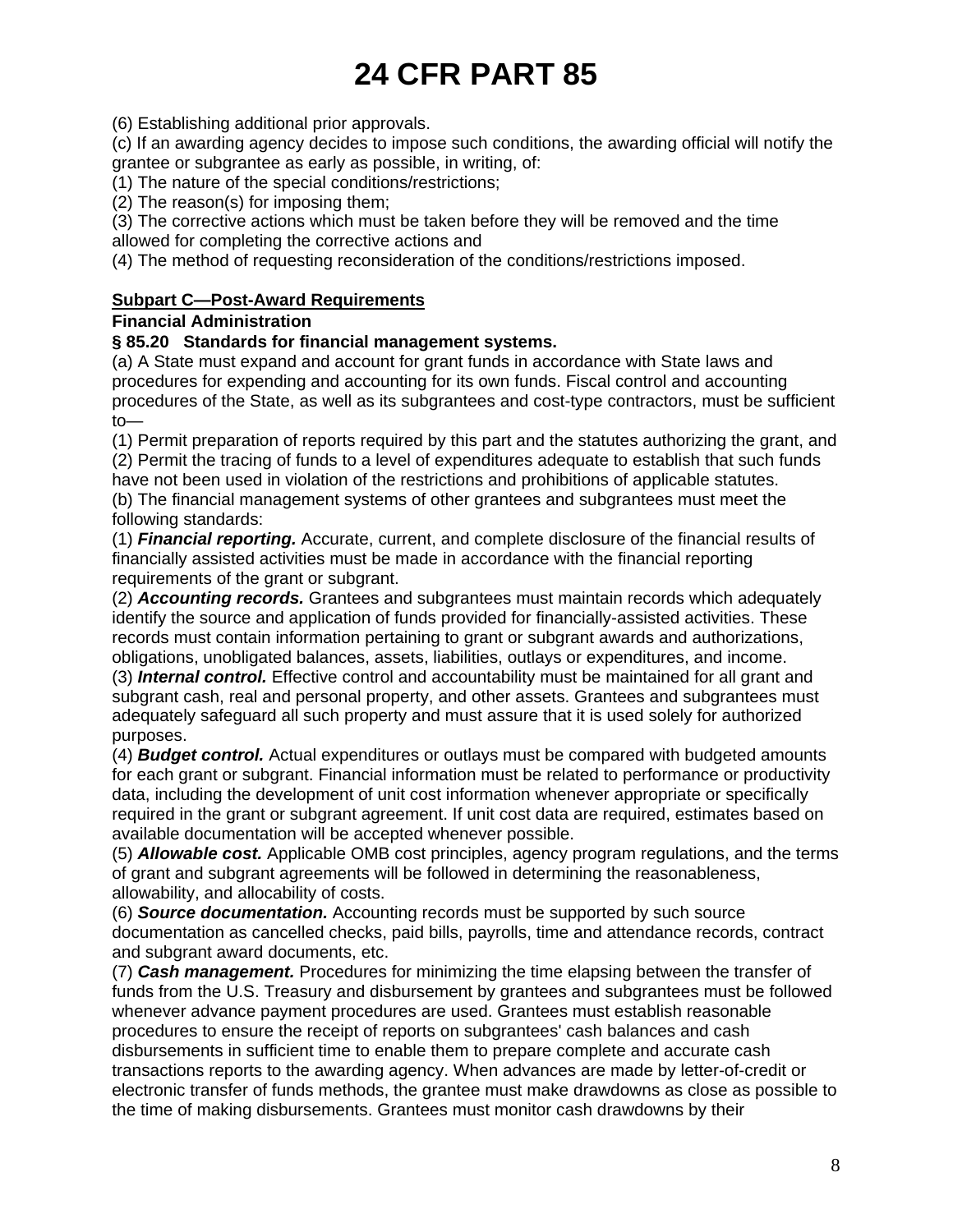subgrantees to assure that they conform substantially to the same standards of timing and amount as apply to advances to the grantees.

(c) An awarding agency may review the adequacy of the financial management system of any applicant for financial assistance as part of a pre-award review or at any time subsequent to award.

# **§ 85.21 Payment.**

(a) *Scope.* This section prescribes the basic standard and the methods under which a Federal agency will make payments to grantees, and grantees will make payments to subgrantees and contractors.

(b) *Basic standard.* Methods and procedures for payment shall minimize the time elapsing between the transfer of funds and disbursement by the grantee or subgrantee, in accordance with Treasury regulations at 31 CFR part 205.

(c) *Advances.* Grantees and subgrantees shall be paid in advance, provided they maintain or demonstrate the willingness and ability to maintain procedures to minimize the time elapsing between the transfer of the funds and their disbursement by the grantee or subgrantee.

(d) *Reimbursement.* Reimbursement shall be the preferred method when the requirements in paragraph (c) of this section are not met. Grantees and subgrantees may also be paid by reimbursement for any construction grant. Except as otherwise specified in regulation, Federal agencies shall not use the percentage of completion method to pay construction grants. The grantee or subgrantee may use that method to pay its construction contractor, and if it does, the awarding agency's payments to the grantee or subgrantee will be based on the grantee's or subgrantee's actual rate of disbursement.

(e) *Working capital advances.* If a grantee cannot meet the criteria for advance payments described in paragraph (c) of this section, and the Federal agency has determined that reimbursement is not feasible because the grantee lacks sufficient working capital, the awarding agency may provide cash or a working capital advance basis. Under this procedure the awarding agency shall advance cash to the grantee to cover its estimated disbursement needs for an initial period generally geared to the grantee's disbursing cycle. Thereafter, the awarding agency shall reimburse the grantee for its actual cash disbursements. The working capital advance method of payment shall not be used by grantees or subgrantees if the reason for using such method is the unwillingness or inability of the grantee to provide timely advances to the subgrantee to meet the subgrantee's actual cash disbursements.

### (f) *Effect of program income, refunds, and audit recoveries on payment.*

(1) Grantees and subgrantees shall disburse repayments to and interest earned on a revolving fund before requesting additional cash payments for the same activity.

(2) Except as provided in paragraph (f)(1) of this section, grantees and subgrantees shall disburse program income, rebates, refunds, contract settlements, audit recoveries and interest earned on such funds before requesting additional cash payments.

## (g) *Withholding payments.*

(1) Unless otherwise required by Federal statute, awarding agencies shall not withhold payments for proper charges incurred by grantees or subgrantees unless—

(i) The grantee or subgrantee has failed to comply with grant award conditions or

(ii) The grantee or subgrantee is indebted to the United States.

(2) Cash withheld for failure to comply with grant award condition, but without suspension of the grant, shall be released to the grantee upon subsequent compliance. When a grant is suspended, payment adjustments will be made in accordance with §85.43(c).

(3) A Federal agency shall not make payment to grantees for amounts that are withheld by grantees or subgrantees from payment to contractors to assure satisfactory completion of work. Payments shall be made by the Federal agency when the grantees or subgrantees actually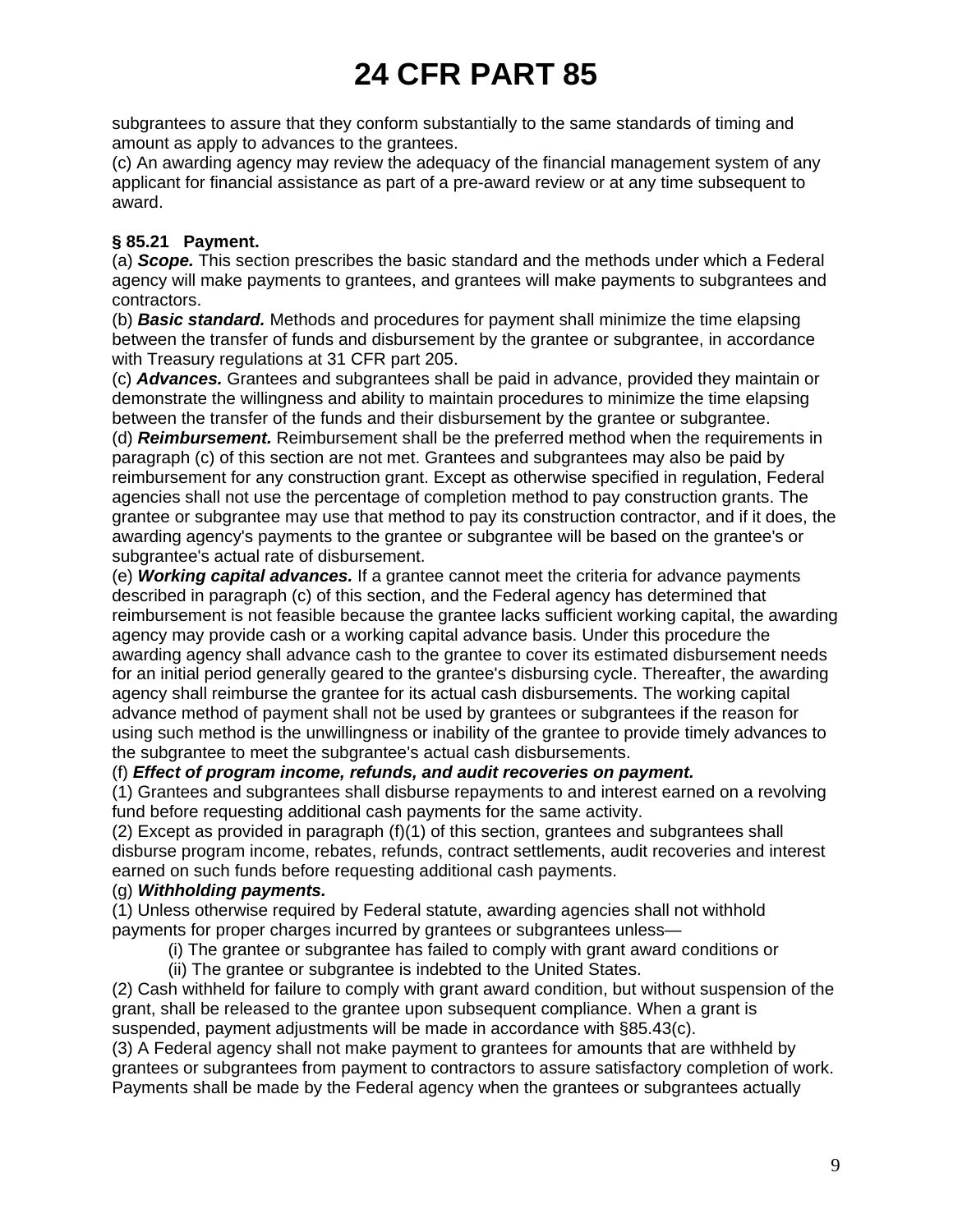disburse the withheld funds to the contractors or to escrow accounts established to assure satisfactory completion of work.

### (h) *Cash depositories.*

(1) Consistent with the national goal of expanding the opportunities for minority business enterprises, grantees and subgrantees are encouraged to use minority banks (a bank which is owned at least 50 percent by minority group members). A list of minority owned banks can be obtained from the Minority Business Development Agency, Department of Commerce, Washington, DC 20230.

(2) A grantee or subgrantee shall maintain a separate bank account only when required by Federal-State agreement.

(i) *Interest earned on advances.* Except for interest earned on advances of funds exempt under the Intergovernmental Cooperation Act (31 U.S.C. 6501 *et seq.*) and the Indian Self-Determination Act (23 U.S.C. 450), grantees and subgrantees shall promptly, but at least quarterly, remit interest earned on advances to the Federal agency. The grantee or subgrantee may keep interest amounts up to \$100 per year for administrative expenses.

## **§ 85.22 Allowable costs.**

(a) *Limitation on use of funds.* Grant funds may be used only for:

(1) The allowable costs of the grantees, subgrantees and cost-type contractors, including allowable costs in the form of payments to fixed-price contractors; and

(2) Reasonable fees or profit to cost-type contractors but not any fee or profit (or other increment above allowable costs) to the grantee or subgrantee.

(b) *Applicable cost principles.* For each kind of organization, there is a set of Federal principles for determining allowable costs. Allowable costs will be determined in accordance with the cost principles applicable to the organization incurring the costs. The following chart lists the kinds of organizations and the applicable cost principles.

## **§ 85.23 Period of availability of funds.**

(a) *General.* Where a funding period is specified, a grantee may charge to the award only costs resulting from obligations of the funding period unless carryover of unobligated balances is permitted, in which case the carryover balances may be charged for costs resulting from obligations of the subsequent funding period.

(b) *Liquidation of obligations.* A grantee must liquidate all obligations incurred under the award not later than 90 days after the end of the funding period (or as specified in a program regulation) to coincide with the submission of the annual Financial Status Report (SF–269). The Federal agency may extend this deadline at the request of the grantee.

## **§ 85.24 Matching or cost sharing.**

(a) *Basic rule: Costs and contributions acceptable.* With the qualifications and exceptions listed in paragraph (b) of this section, a matching or cost sharing requirement may be satisfied by either or both of the following:

(1) Allowable costs incurred by the grantee, subgrantee or a cost-type contractor under the assistance agreement. This includes allowable costs borne by non-Federal grants or by others cash donations from non-Federal third parties.

(2) The value of third party in-kind contributions applicable to the period to which the cost sharing or matching requirements applies.

## (b) *Qualifications and exceptions*—

(1) *Costs borne by other Federal grant agreements.* Except as provided by Federal statute, a cost sharing or matching requirement may not be met by costs borne by another Federal grant.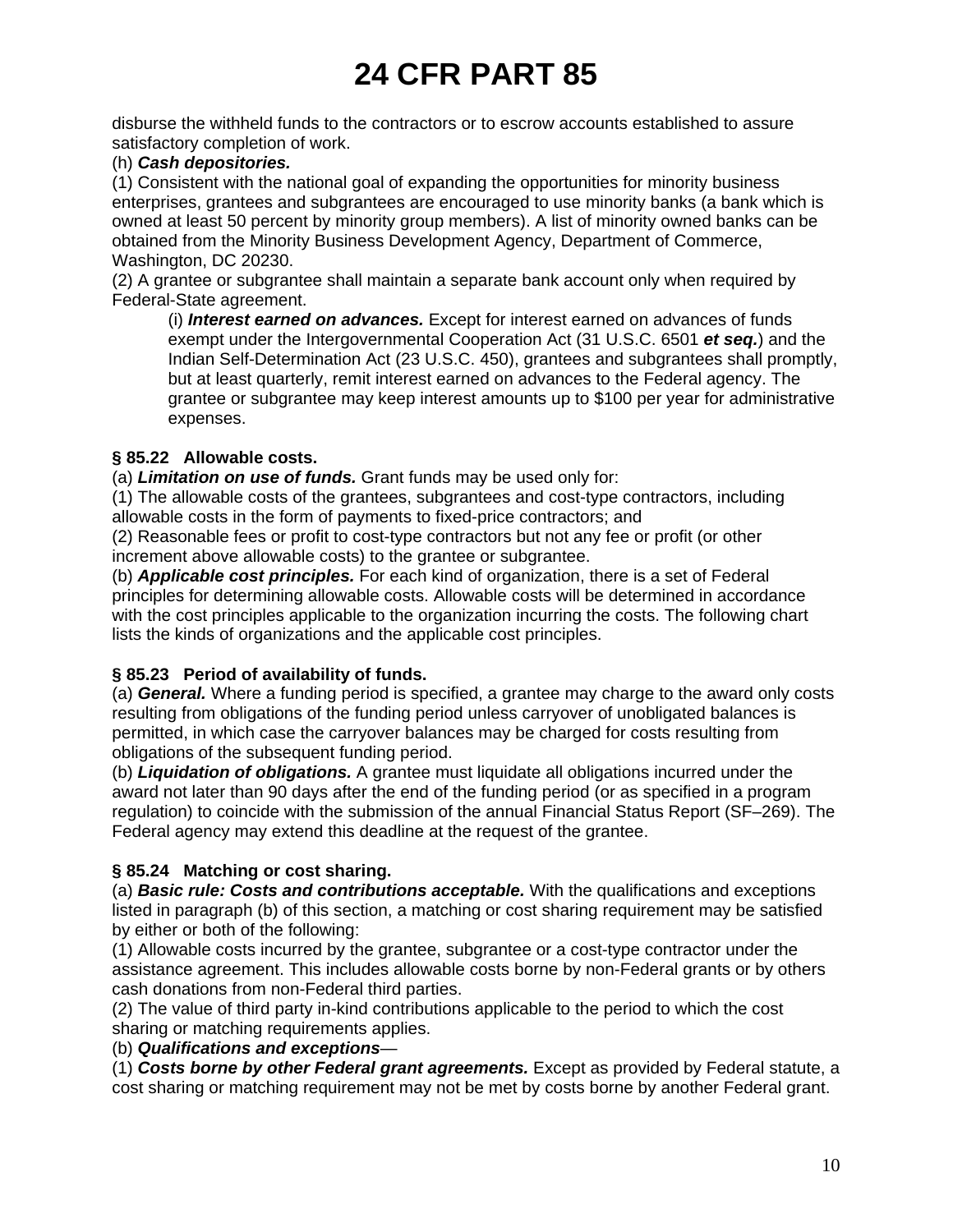This prohibition does not apply to income earned by a grantee or subgrantee from a contract awarded under another Federal grant.

(2) *General revenue sharing.* For the purpose of this section, general revenue sharing funds distributed under 31 U.S.C. 6702 are not considered Federal grant funds.

(3) *Cost or contributions counted towards other Federal costs-sharing requirements.* Neither costs nor the values of third party in-kind contributions may count towards satisfying a cost sharing or matching requirement of a grant agreement if they have been or will be counted towards satisfying a cost sharing or matching requirement of another Federal grant agreement, a Federal procurement contract, or any other award of Federal funds.

(4) *Costs financed by program income.* Costs financed by program income, as defined in §85.25, shall not count towards satisfying a cost sharing or matching requirement unless they are expressly permitted in the terms of the assistance agreement. (This use of general program income is described in §85.25(g).)

(5) *Services or property financed by income earned by contractors.* Contractors under a grant may earn income from the activities carried out under the contract in addition to the amounts earned from the party awarding the contract. No costs of services or property supported by this income may count toward satisfying a cost sharing or matching requirement unless other provisions of the grant agreement expressly permit this kind of income to be used to meet the requirement.

(6) *Records.* Costs and third party in-kind contributions counting towards satisfying a cost sharing or matching requirement must be verifiable from the records of grantees and subgrantee or cost-type contractors. These records must show how the value placed on third party in-kind contributions was derived. To the extent feasible, volunteer services will be supported by the same methods that the organization uses to support the allocability of regular personnel costs.

### (7) *Special standards for third party in-kind contributions.*

(i) Third party in-kind contributions count towards satisfying a cost sharing or matching requirement only where, if the party receiving the contributions were to pay for them, the payments would be allowable costs.

(ii) Some third party in-kind contributions are goods and services that, if the grantee, subgrantee, or contractor receiving the contribution had to pay for them, the payments would have been an indirect costs. Costs sharing or matching credit for such contributions shall be given only if the grantee, subgrantee, or contractor has established, along with its regular indirect cost rate, a special rate for allocating to individual projects or programs the value of the contributions.

(iii) A third party in-kind contribution to a fixed-price contract may count towards satisfying a cost sharing or matching requirement only if it results in:

(A) An increase in the services or property provided under the contract (without additional cost to the grantee or subgrantee) or

(B) A cost savings to the grantee or subgrantee.

(iv) The values placed on third party in-kind contributions for cost sharing or matching purposes will conform to the rules in the succeeding sections of this part. If a third party in-kind contribution is a type not treated in those sections, the value placed upon it shall be fair and reasonable.

### (c) *Valuation of donated services*—

(1) *Volunteer services.* Unpaid services provided to a grantee or subgrantee by individuals will be valued at rates consistent with those ordinarily paid for similar work in the grantee's or subgrantee's organization. If the grantee or subgrantee does not have employees performing similar work, the rates will be consistent with those ordinarily paid by other employers for similar work in the same labor market. In either case, a reasonable amount for fringe benefits may be included in the valuation.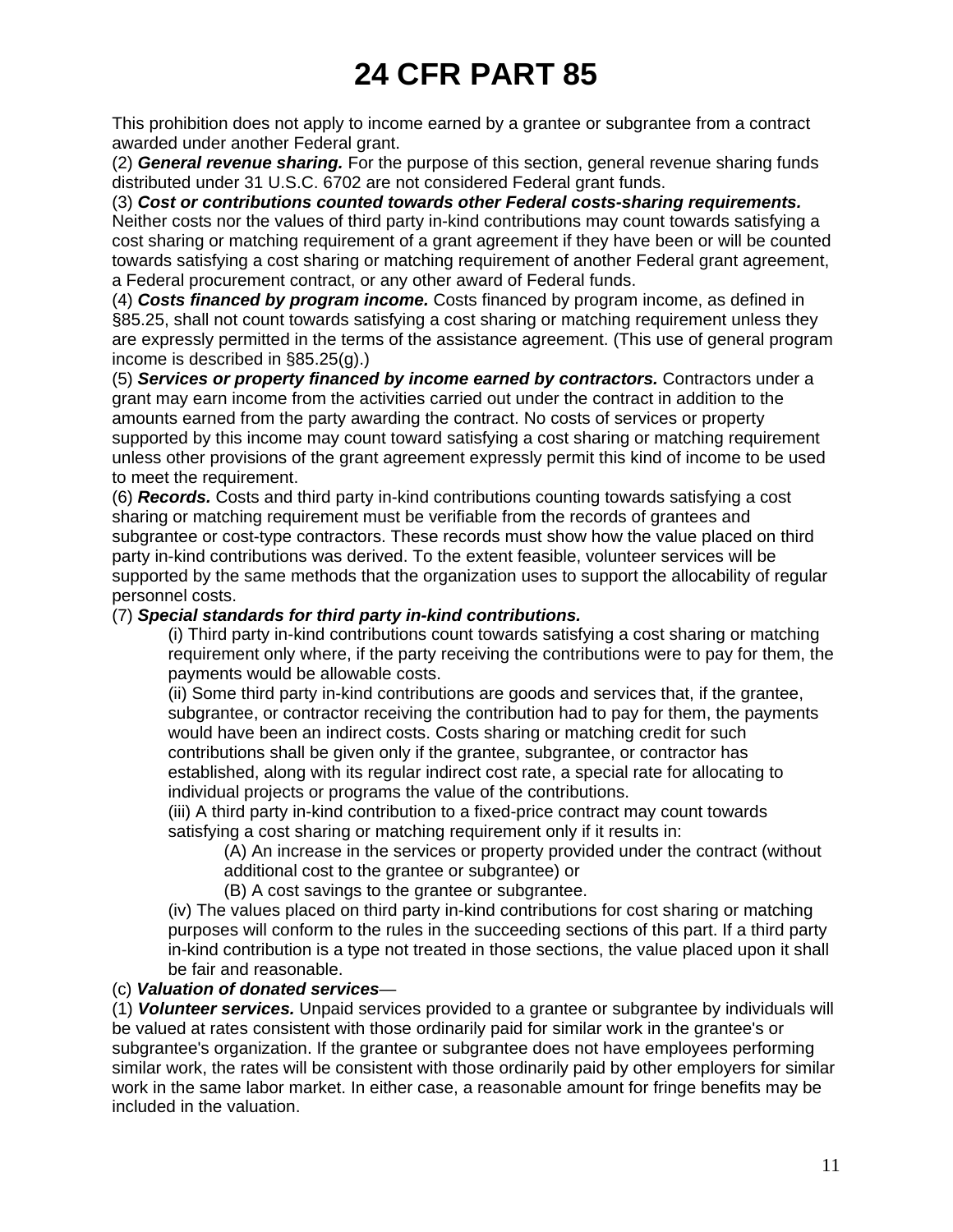(2) *Employees of other organizations.* When an employer other than a grantee, subgrantee, or cost-type contractor furnishes free of charge the services of an employee in the employee's normal line of work, the services will be valued at the employee's regular rate of pay exclusive of the employee's fringe benefits and overhead costs. If the services are in a different line of work, paragraph (c)(1) of this section applies.

(d) *Valuation of third party donated supplies and loaned equipment or space.*

(1) If a third party donates supplies, the contribution will be valued at the market value of the supplies at the time of donation.

(2) If a third party donates the use of equipment or space in a building but retains title, the contribution will be valued at the fair rental rate of the equipment or space.

(e) *Valuation of third party donated equipment, buildings, and land.* If a third party donates equipment, buildings, or land, and title passes to a grantee or subgrantee, the treatment of the donated property will depend upon the purpose of the grant or subgrant, as follows:

(1) *Awards for capital expenditures.* If the purpose of the grant or subgrant is to assist the grantee or subgrantee in the acquisition of property, the market value of that property at the time of donation may be counted as cost sharing or matching,

(2) *Other awards.* If assisting in the acquisition of property is not the purpose of the grant or subgrant, paragraphs (e)(2) (i) and (ii) of this section apply:

(i) If approval is obtained from the awarding agency, the market value at the time of donation of the donated equipment or buildings and the fair rental rate of the donated land may be counted as cost sharing or matching. In the case of a subgrant, the terms of the grant agreement may require that the approval be obtained from the Federal agency as well as the grantee. In all cases, the approval may be given only if a purchase of the equipment or rental of the land would be approved as an allowable direct cost. If any part of the donated property was acquired with Federal funds, only the non-federal share of the property may be counted as cost-sharing or matching.

(ii) If approval is not obtained under paragraph  $(e)(2)(i)$  of this section, no amount may be counted for donated land, and only depreciation or use allowances may be counted for donated equipment and buildings. The depreciation or use allowances for this property are not treated as third party in-kind contributions. Instead, they are treated as costs incurred by the grantee or subgrantee. They are computed and allocated (usually as indirect costs) in accordance with the cost principles specified in §85.22, in the same way as depreciation or use allowances for purchased equipment and buildings. The amount of depreciation or use allowances for donated equipment and buildings is based on the property's market value at the time it was donated.

(f) *Valuation of grantee or subgrantee donated real property for construction/acquisition.* If a grantee or subgrantee donates real property for a construction or facilities acquisition project, the current market value of that property may be counted as cost sharing or matching. If any part of the donated property was acquired with Federal funds, only the non-federal share of the property may be counted as cost sharing or matching.

(g) *Appraisal of real property.* In some cases under paragraphs (d), (e) and (f) of this section, it will be necessary to establish the market value of land or a building or the fair rental rate of land or of space in a building. In these cases, the Federal agency may require the market value or fair rental value be set by an independent appraiser, and that the value or rate be certified by the grantee. This requirement will also be imposed by the grantee on subgrantees.

## **§ 85.25 Program income.**

(a) *General.* Grantees are encouraged to earn income to defray program costs. Program income includes income from fees for services performed, from the use or rental of real or personal property acquired with grant funds, from the sale of commodities or items fabricated under a grant agreement, and from payments of principal and interest on loans made with grant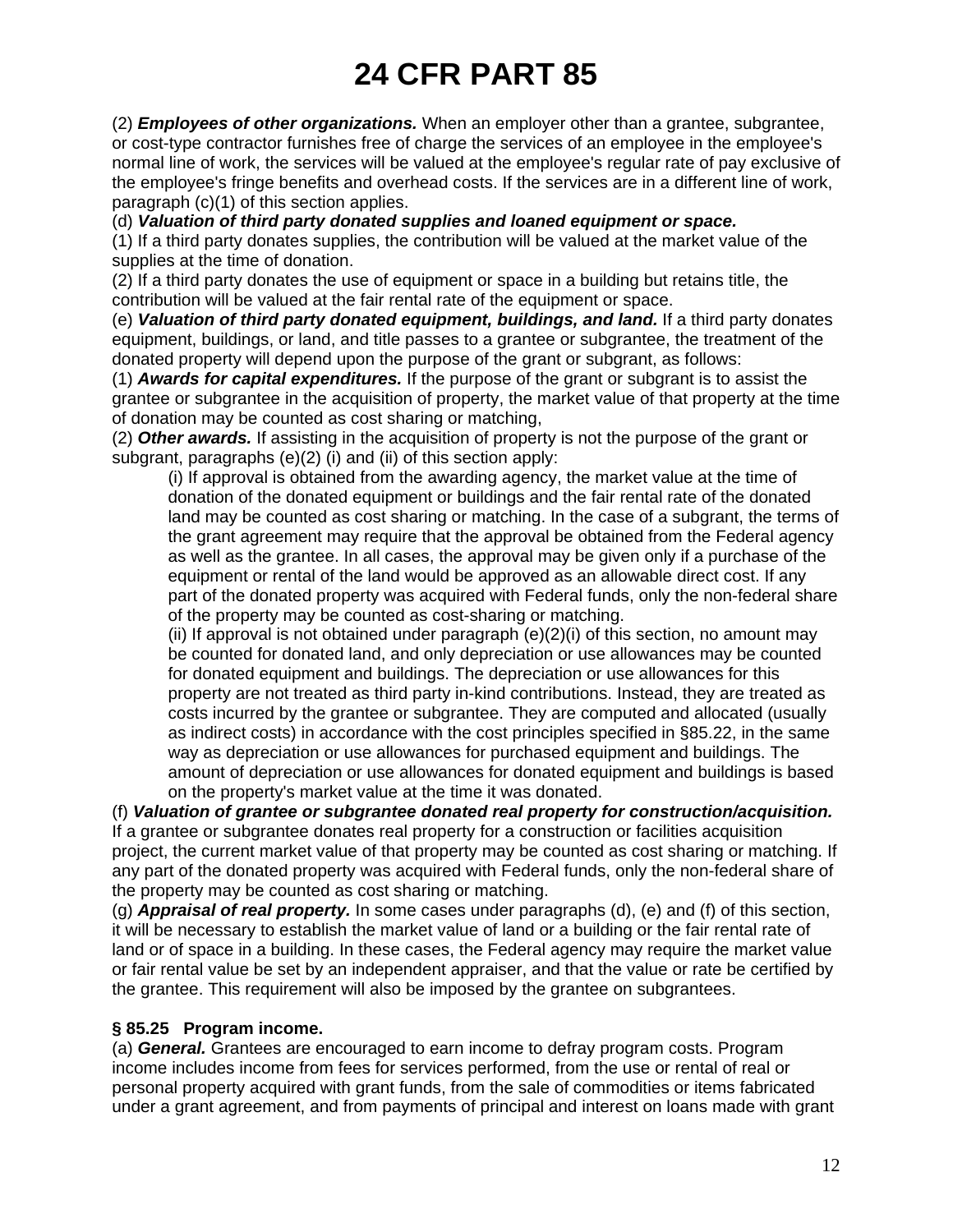funds. Except as otherwise provided in regulations of the Federal agency, program income does not include interest on grant funds, rebates, credits, discounts, refunds, etc. and interest earned on any of them.

(b) *Definition of program income.* Program income means gross income received by the grantee or subgrantee directly generated by a grant supported activity, or earned only as a result of the grant agreement during the grant period. *During the grant period* is the time between the effective date of the award and the ending date of the award reflected in the final financial report.

(c) *Cost of generating program income.* If authorized by Federal regulations or the grant agreement, costs incident to the generation of program income may be deducted from gross income to determine program income.

(d) *Governmental revenues.* Taxes, special assessments, levies, fines, and other such revenues raised by a grantee or subgrantee are not program income unless the revenues are specifically identified in the grant agreement or Federal agency regulations as program income.

(e) *Royalties.* Income from royalties and license fees for copyrighted material, patents, and inventions developed by a grantee or subgrantee is program income only if the revenues are specifically identified in the grant agreement or Federal agency regulations as program income. (See §85.34.)

(f) *Property.* Proceeds from the sale of real property or equipment will be handled in accordance with the requirements of §§85.31 and 85.32.

(g) *Use of program income.* Program income shall be deducted from outlays which may be both Federal and non-Federal as described below, unless the Federal agency regulations or the grant agreement specify another alternative (or a combination of the alternatives). In specifying alternatives, the Federal agency may distinguish between income earned by the grantee and income earned by subgrantees and between the sources, kinds, or amounts of income. When Federal agencies authorize the alternatives in paragraphs (g) (2) and (3) of this section, program income in excess of any limits stipulated shall also be deducted from outlays.

(1) *Deduction.* Ordinarily program income shall be deducted from total allowable costs to determine the net allowable costs. Program income shall be used for current costs unless the Federal agency authorizes otherwise. Program income which the grantee did not anticipate at the time of the award shall be used to reduce the Federal agency and grantee contributions rather than to increase the funds committed to the project.

(2) *Addition.* When authorized, program income may be added to the funds committed to the grant agreement by the Federal agency and the grantee. The program income shall be used for the purposes and under the conditions of the grant agreement.

(3) *Cost sharing or matching.* When authorized, program income may be used to meet the cost sharing or matching requirement of the grant agreement. The amount of the Federal grant award remains the same.

(h) *Income after the award period.* There are no Federal requirements governing the disposition of program income earned after the end of the award period (i.e., until the ending date of the final financial report, see paragraph (a) of this section), unless the terms of the agreement or the Federal agency regulations provide otherwise.

## **§ 85.26 Non-Federal audit.**

(a) *Basic rule.* Grantees and subgrantees are responsible for obtaining audits in accordance with the Single Audit Act Amendments of 1996 (31 U.S.C. 7501–7507) and revised OMB Circular A–133, "Audits of States, Local Governments, and Non-Profit Organizations." The audits shall be made by an independent auditor in accordance with generally accepted government auditing standards covering financial audits.

(b) *Subgrantees.* State or local governments, as those terms are defined for purposes of the Single Audit Act Amendments of 1996, that provide Federal awards to a subgrantee which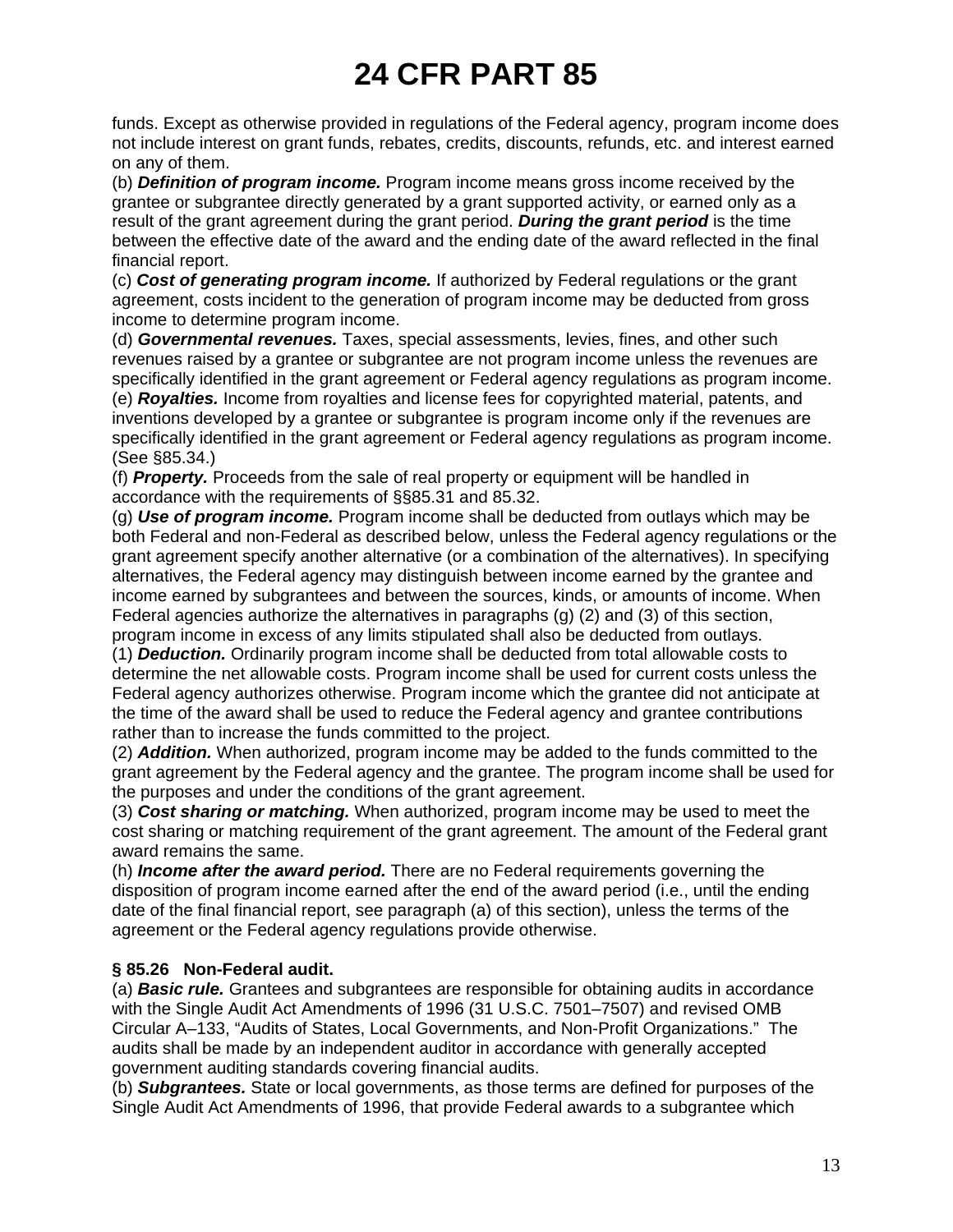expends \$300,000 or more (or other amount as specified by OMB) in Federal awards in a fiscal year, shall:

(1) Determine whether State or local subgrantees have met the audit requirements of the Act and whether subgrantees covered by OMB Circular A–110, "Uniform Administrative Requirements for Grants and Agreements with Institutions of Higher Education, Hospitals, and Other Non-Profit Organizations," have met the audit requirements of the Act. Commercial contractors (private for-profit and private and governmental organizations) providing goods and services to State and local governments are not required to have a single audit performed. State and local governments should use their own procedures to ensure that the contractor has complied with laws and regulations affecting the expenditure of Federal funds;

(2) Determine whether the subgrantee spent Federal assistance funds provided in accordance with applicable laws and regulations. This may be accomplished by reviewing an audit of the subgrantee made in accordance with the Act, Circular A–133 (as set forth in 24 CFR part 45), or through other means (e.g., program reviews) if the subgrantee has not had such an audit;

(3) Ensure that appropriate corrective action is taken within six months after receipt of the audit report in instance of noncompliance with Federal laws and regulations;

(4) Consider whether subgrantee audits necessitate adjustment of the grantee's own records; and

(5) Require each subgrantee to permit independent auditors to have access to the records and financial statements.

(c) *Auditor selection.* In arranging for audit services, §85.36 shall be followed.

[53 FR 8068, 8087, Mar. 11, 1988, as amended at 57 FR 33255, July 27, 1992; 62 FR 61617, Nov. 18, 1997]

# **Changes, Property, and Subawards**

## **§ 85.30 Changes.**

(a) *General.* Grantees and subgrantees are permitted to rebudget within the approved direct cost budget to meet unanticipated requirements and may make limited program changes to the approved project. However, unless waived by the awarding agency, certain types of post-award changes in budgets and projects shall require the prior written approval of the awarding agency.

(b) *Relation to cost principles.* The applicable cost principles (see §85.22) contain requirements for prior approval of certain types of costs. Except where waived, those requirements apply to all grants and subgrants even if paragraphs (c) through (f) of this section do not.

## (c) *Budget changes*—

(1) *Nonconstruction projects.* Except as stated in other regulations or an award document, grantees or subgrantees shall obtain the prior approval of the awarding agency whenever any of the following changes is anticipated under a nonconstruction award:

(i) Any revision which would result in the need for additional funding.

(ii) Unless waived by the awarding agency, cumulative transfers among direct cost categories, or, if applicable, among separately budgeted programs, projects, functions, or activities which exceed or are expected to exceed ten percent of the current total approved budget, whenever the awarding agency's share exceeds \$100,000. (iii) Transfer of funds allotted for training allowances (i.e., from direct payments to trainees to other expense categories).

(2) *Construction projects.* Grantees and subgrantees shall obtain prior written approval for any budget revision which would result in the need for additional funds.

(3) *Combined construction and non-construction projects.* When a grant or subgrant provides funding for both construction and non-construction activities, the grantee or subgrantee must obtain prior written approval from the awarding agency before making any fund or budget transfer from non-construction to construction or vice versa.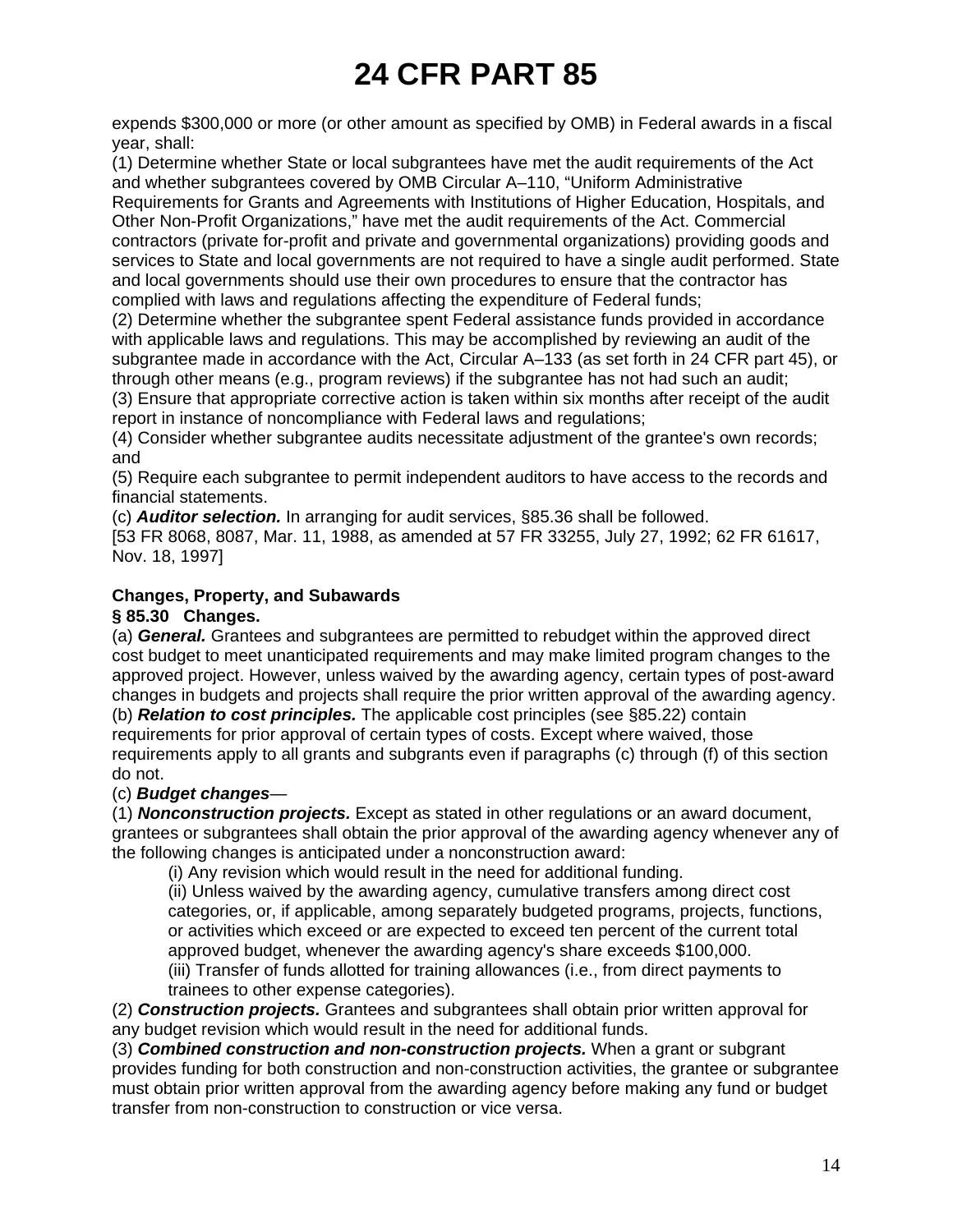(d) *Programmatic changes.* Grantees or subgrantees must obtain the prior approval of the awarding agency whenever any of the following actions is anticipated:

(1) Any revision of the scope or objectives of the project (regardless of whether there is an associated budget revision requiring prior approval).

(2) Need to extend the period of availability of funds.

(3) Changes in key persons in cases where specified in an application or a grant award. In research projects, a change in the project director or principal investigator shall always require approval unless waived by the awarding agency.

(4) Under non-construction projects, contracting out, subgranting (if authorized by law) or otherwise obtaining the services of a third party to perform activities which are central to the purposes of the award. This approval requirement is in addition to the approval requirements of §85.36 but does not apply to the procurement of equipment, supplies, and general support services.

(e) *Additional prior approval requirements.* The awarding agency may not require prior approval for any budget revision which is not described in paragraph (c) of this section.

### (f) *Requesting prior approval.*

(1) A request for prior approval of any budget revision will be in the same budget formal the grantee used in its application and shall be accompanied by a narrative justification for the proposed revision.

(2) A request for a prior approval under the applicable Federal cost principles (see §85.22) may be made by letter.

(3) A request by a subgrantee for prior approval will be addressed in writing to the grantee. The grantee will promptly review such request and shall approve or disapprove the request in writing. A grantee will not approve any budget or project revision which is inconsistent with the purpose or terms and conditions of the Federal grant to the grantee. If the revision, requested by the subgrantee would result in a change to the grantee's approved project which requires Federal prior approval, the grantee will obtain the Federal agency's approval before approving the subgrantee's request.

## **§ 85.31 Real property.**

(a) *Title.* Subject to the obligations and conditions set forth in this section, title to real property acquired under a grant or subgrant will vest upon acquisition in the grantee or subgrantee respectively.

(b) *Use.* Except as otherwise provided by Federal statutes, real property will be used for the originally authorized purposes as long as needed for that purposes, and the grantee or subgrantee shall not dispose of or encumber its title or other interests.

(c) *Disposition.* When real property is no longer needed for the originally authorized purpose, the grantee or subgrantee will request disposition instructions from the awarding agency. The instructions will provide for one of the following alternatives:

(1) *Retention of title.* Retain title after compensating the awarding agency. The amount paid to the awarding agency will be computed by applying the awarding agency's percentage of participation in the cost of the original purchase to the fair market value of the property. However, in those situations where a grantee or subgrantee is disposing of real property acquired with grant funds and acquiring replacement real property under the same program, the net proceeds from the disposition may be used as an offset to the cost of the replacement property.

(2) *Sale of property.* Sell the property and compensate the awarding agency. The amount due to the awarding agency will be calculated by applying the awarding agency's percentage of participation in the cost of the original purchase to the proceeds of the sale after deduction of any actual and reasonable selling and fixing-up expenses. If the grant is still active, the net proceeds from sale may be offset against the original cost of the property. When a grantee or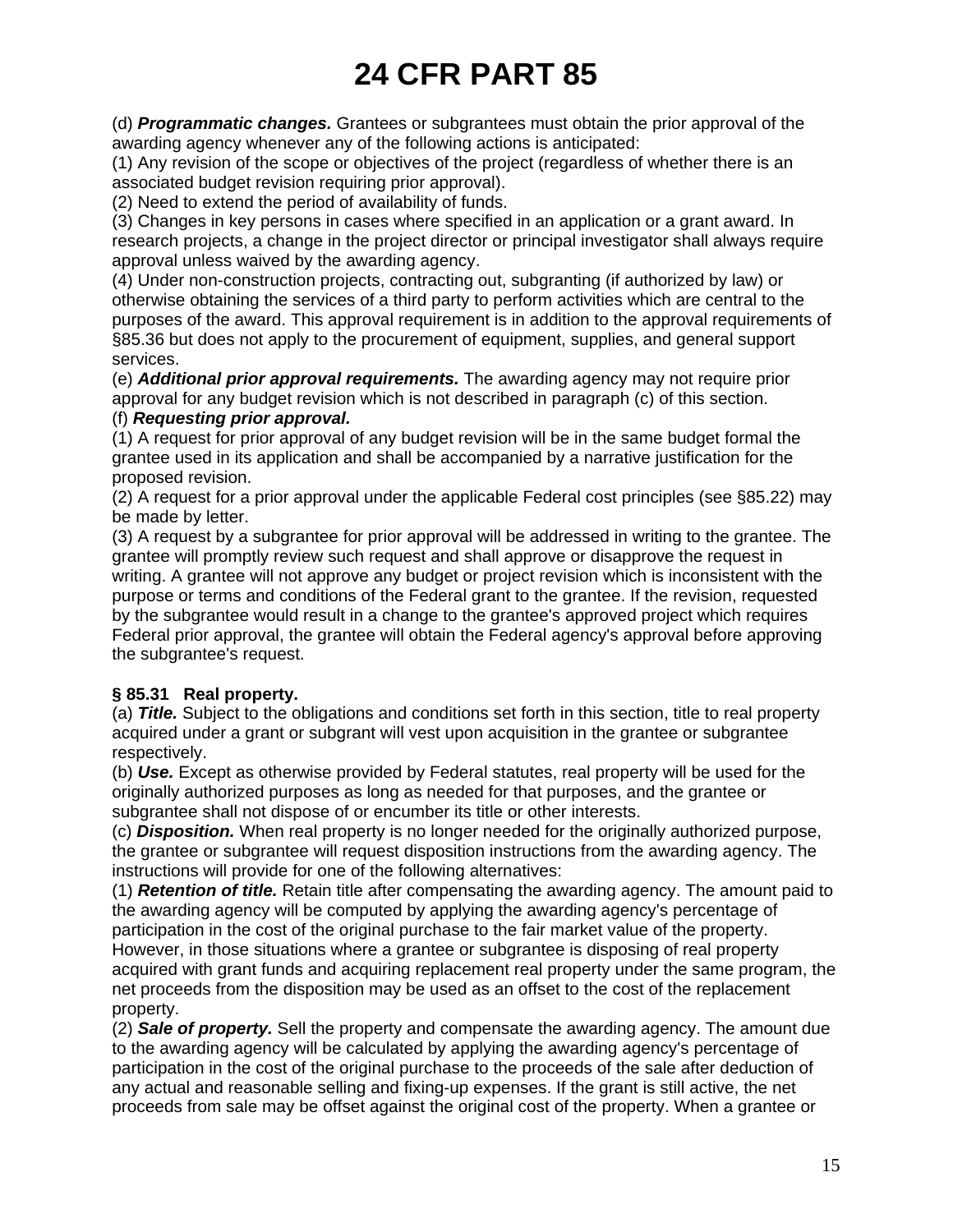subgrantee is directed to sell property, sales procedures shall be followed that provide for competition to the extent practicable and result in the highest possible return.

(3) *Transfer of title.* Transfer title to the awarding agency or to a third-party

designated/approved by the awarding agency. The grantee or subgrantee shall be paid an amount calculated by applying the grantee or subgrantee's percentage of participation in the purchase of the real property to the current fair market value of the property.

# **§ 85.32 Equipment.**

(a) *Title.* Subject to the obligations and conditions set forth in this section, title to equipment acquired under a grant or subgrant will vest upon acquisition in the grantee or subgrantee respectively.

(b) *States.* A State will use, manage, and dispose of equipment acquired under a grant by the State in accordance with State laws and procedures. Other grantees and subgrantees will follow paragraphs (c) through (e) of this section.

(c) *Use.*

(1) Equipment shall be used by the grantee or subgrantee in the program or project for which it was acquired as long as needed, whether or not the project or program continues to be supported by Federal funds. When no longer needed for the original program or project, the equipment may be used in other activities currently or previously supported by a Federal agency.

(2) The grantee or subgrantee shall also make equipment available for use on other projects or programs currently or previously supported by the Federal Government, providing such use will not interfere with the work on the projects or program for which it was originally acquired. First preference for other use shall be given to other programs or projects supported by the awarding agency. User fees should be considered if appropriate.

(3) Notwithstanding the encouragement in §85.25(a) to earn program income, the grantee or subgrantee must not use equipment acquired with grant funds to provide services for a fee to compete unfairly with private companies that provide equivalent services, unless specifically permitted or contemplated by Federal statute.

(4) When acquiring replacement equipment, the grantee or subgrantee may use the equipment to be replaced as a trade-in or sell the property and use the proceeds to offset the cost of the replacement property, subject to the approval of the awarding agency.

(d) *Management requirements.* Procedures for managing equipment (including replacement equipment), whether acquired in whole or in part with grant funds, until disposition takes place will, as a minimum, meet the following requirements:

(1) Property records must be maintained that include a description of the property, a serial number or other identification number, the source of property, who holds title, the acquisition date, and cost of the property, percentage of Federal participation in the cost of the property, the location, use and condition of the property, and any ultimate disposition data including the date of disposal and sale price of the property.

(2) A physical inventory of the property must be taken and the results reconciled with the property records at least once every two years.

(3) A control system must be developed to ensure adequate safeguards to prevent loss, damage, or theft of the property. Any loss, damage, or theft shall be investigated.

(4) Adequate maintenance procedures must be developed to keep the property in good condition.

(5) If the grantee or subgrantee is authorized or required to sell the property, proper sales procedures must be established to ensure the highest possible return.

(e) *Disposition.* When original or replacement equipment acquired under a grant or subgrant is no longer needed for the original project or program or for other activities currently or previously supported by a Federal agency, disposition of the equipment will be made as follows: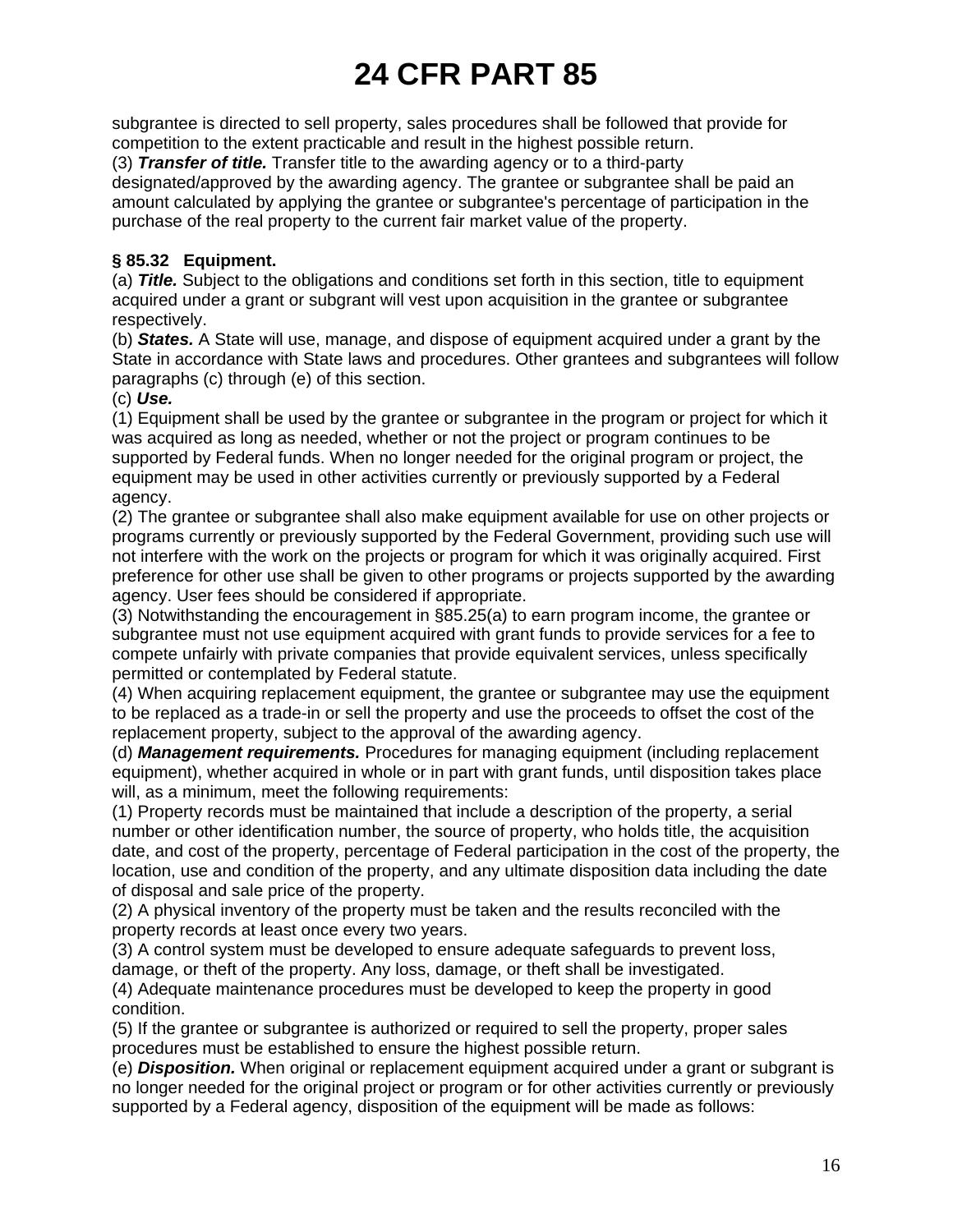(1) Items of equipment with a current per-unit fair market value of less than \$5,000 may be retained, sold or otherwise disposed of with no further obligation to the awarding agency. (2) Items of equipment with a current per unit fair market value in excess of \$5,000 may be retained or sold and the awarding agency shall have a right to an amount calculated by multiplying the current market value or proceeds from sale by the awarding agency's share of the equipment.

(3) In cases where a grantee or subgrantee fails to take appropriate disposition actions, the awarding agency may direct the grantee or subgrantee to take excess and disposition actions. (f) *Federal equipment.* In the event a grantee or subgrantee is provided federally-owned equipment:

(1) Title will remain vested in the Federal Government.

(2) Grantees or subgrantees will manage the equipment in accordance with Federal agency rules and procedures, and submit an annual inventory listing.

(3) When the equipment is no longer needed, the grantee or subgrantee will request disposition instructions from the Federal agency.

(g) *Right to transfer title.* The Federal awarding agency may reserve the right to transfer title to the Federal Government or a third part named by the awarding agency when such a third party is otherwise eligible under existing statutes. Such transfers shall be subject to the following standards:

(1) The property shall be identified in the grant or otherwise made known to the grantee in writing.

(2) The Federal awarding agency shall issue disposition instruction within 120 calendar days after the end of the Federal support of the project for which it was acquired. If the Federal awarding agency fails to issue disposition instructions within the 120 calendar-day period the grantee shall follow §85.32(e).

(3) When title to equipment is transferred, the grantee shall be paid an amount calculated by applying the percentage of participation in the purchase to the current fair market value of the property.

# **§ 85.33 Supplies.**

(a) *Title.* Title to supplies acquired under a grant or subgrant will vest, upon acquisition, in the grantee or subgrantee respectively.

(b) *Disposition.* If there is a residual inventory of unused supplies exceeding \$5,000 in total aggregate fair market value upon termination or completion of the award, and if the supplies are not needed for any other federally sponsored programs or projects, the grantee or subgrantee shall compensate the awarding agency for its share.

# **§ 85.34 Copyrights.**

The Federal awarding agency reserves a royalty-free, nonexclusive, and irrevocable license to reproduce, publish or otherwise use, and to authorize others to use, for Federal Government purposes:

(a) The copyright in any work developed under a grant, subgrant, or contract under a grant or subgrant; and

(b) Any rights of copyright to which a grantee, subgrantee or a contractor purchases ownership with grant support.

# **§ 85.35 Subawards to debarred and suspended parties.**

Grantees and subgrantees must not make any award or permit any award (subgrant or contract) at any tier to any party which is debarred or suspended or is otherwise excluded from or ineligible for participation in Federal assistance programs under Executive Order 12549, "Debarment and Suspension."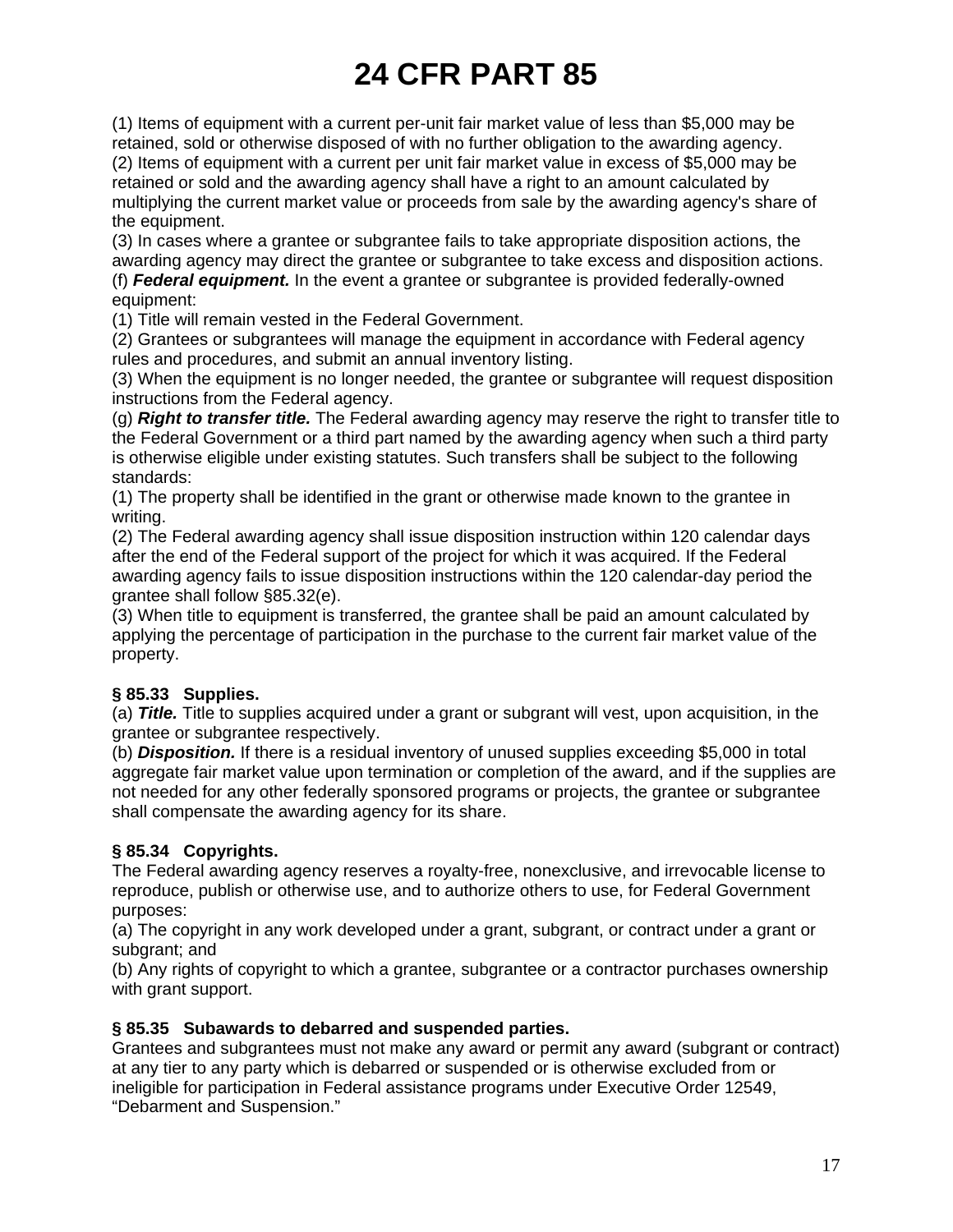### **§ 85.36 Procurement.**

(a) *States.* When procuring property and services under a grant, a State will follow the same policies and procedures it uses for procurements from its non-Federal funds. The State will ensure that every purchase order or other contract includes any clauses required by Federal statutes and executive orders and their implementing regulations. Other grantees and subgrantees will follow paragraphs (b) through (i) in this section.

### (b) *Procurement standards.*

(1) Grantees and subgrantees will use their own procurement procedures which reflect applicable State and local laws and regulations, provided that the procurements conform to applicable Federal law and the standards identified in this section.

(2) Grantees and subgrantees will maintain a contract administration system which ensures that contractors perform in accordance with the terms, conditions, and specifications of their contracts or purchase orders.

(3) Grantees and subgrantees will maintain a written code of standards of conduct governing the performance of their employees engaged in the award and administration of contracts. No employee, officer or agent of the grantee or subgrantee shall participate in selection, or in the award or administration of a contract supported by Federal funds if a conflict of interest, real or apparent, would be involved. Such a conflict would arise when:

- (i) The employee, officer or agent,
- (ii) Any member of his immediate family,

(iii) His or her partner, or

(iv) An organization which employs, or is about to employ, any of the above, has a financial or other interest in the firm selected for award. The grantee's or subgrantee's officers, employees or agents will neither solicit nor accept gratuities, favors or anything of monetary value from contractors, potential contractors, or parties to sub-agreements. Grantee and subgrantees may set minimum rules where the financial interest is not substantial or the gift is an unsolicited item of nominal intrinsic value. To the extent permitted by State or local law or regulations, such standards or conduct will provide for penalties, sanctions, or other disciplinary actions for violations of such standards by the grantee's and subgrantee's officers, employees, or agents, or by contractors or their agents. The awarding agency may in regulation provide additional prohibitions relative to real, apparent, or potential conflicts of interest.

(4) Grantee and subgrantee procedures will provide for a review of proposed procurements to avoid purchase of unnecessary or duplicative items. Consideration should be given to consolidating or breaking out procurements to obtain a more economical purchase. Where appropriate, an analysis will be made of lease versus purchase alternatives, and any other appropriate analysis to determine the most economical approach.

(5) To foster greater economy and efficiency, grantees and subgrantees are encouraged to enter into State and local intergovernmental agreements for procurement or use of common goods and services.

(6) Grantees and subgrantees are encouraged to use Federal excess and surplus property in lieu of purchasing new equipment and property whenever such use is feasible and reduces project costs.

(7) Grantees and subgrantees are encouraged to use value engineering clauses in contracts for construction projects of sufficient size to offer reasonable opportunities for cost reductions. Value engineering is a systematic and creative analysis of each contract item or task to ensure that its essential function is provided at the overall lower cost.

(8) Grantees and subgrantees will make awards only to responsible contractors possessing the ability to perform successfully under the terms and conditions of a proposed procurement.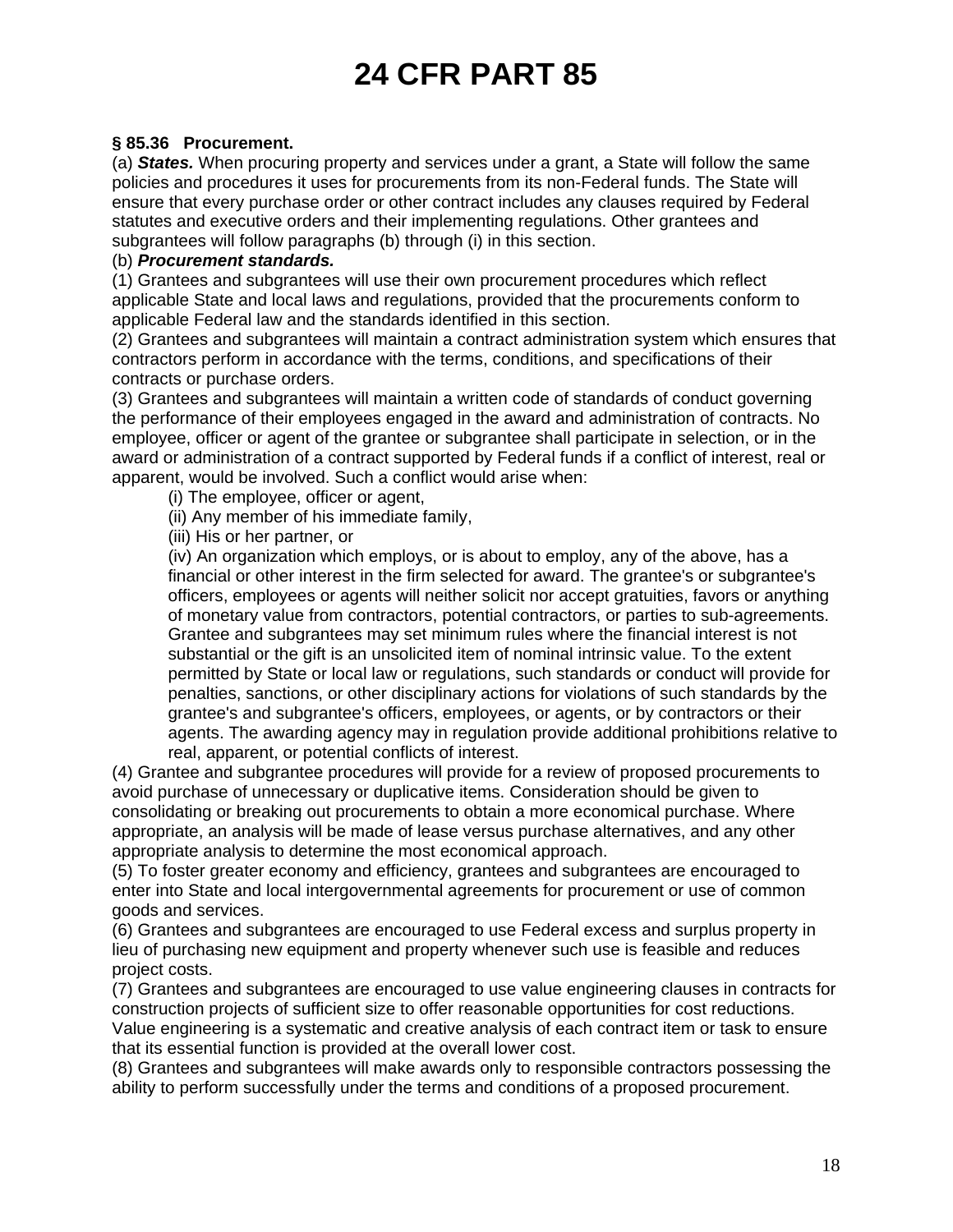Consideration will be given to such matters as contractor integrity, compliance with public policy, record of past performance, and financial and technical resources.

(9) Grantees and subgrantees will maintain records sufficient to detail the significant history of a procurement. These records will include, but are not necessarily limited to the following: rationale for the method of procurement, selection of contract type, contractor selection or rejection, and the basis for the contract price.

(10) Grantees and subgrantees will use time and material type contracts only—

(i) After a determination that no other contract is suitable, and

(ii) If the contract includes a ceiling price that the contractor exceeds at its own risk. (11) Grantees and subgrantees alone will be responsible, in accordance with good administrative practice and sound business judgment, for the settlement of all contractual and administrative issues arising out of procurements. These issues include, but are not limited to source evaluation, protests, disputes, and claims. These standards do not relieve the grantee or subgrantee of any contractual responsibilities under its contracts. Federal agencies will not substitute their judgment for that of the grantee or subgrantee unless the matter is primarily a Federal concern. Violations of law will be referred to the local, State, or Federal authority having proper jurisdiction.

(12) Grantees and subgrantees will have protest procedures to handle and resolve disputes relating to their procurements and shall in all instances disclose information regarding the protest to the awarding agency. A protestor must exhaust all administrative remedies with the grantee and subgrantee before pursuing a protest with the Federal agency. Reviews of protests by the Federal agency will be limited to:

(i) Violations of Federal law or regulations and the standards of this section (violations of State or local law will be under the jurisdiction of State or local authorities) and (ii) Violations of the grantee's or subgrantee's protest procedures for failure to review a complaint or protest. Protests received by the Federal agency other than those specified above will be referred to the grantee or subgrantee.

### (c) *Competition.*

(1) All procurement transactions will be conducted in a manner providing full and open competition consistent with the standards of §85.36. Some of the situations considered to be restrictive of competition include but are not limited to:

(i) Placing unreasonable requirements on firms in order for them to qualify to do business,

(ii) Requiring unnecessary experience and excessive bonding,

(iii) Noncompetitive pricing practices between firms or between affiliated companies,

(iv) Noncompetitive awards to consultants that are on retainer contracts,

(v) Organizational conflicts of interest,

(vi) Specifying only a *brand name* product instead of allowing *an equal* product to be offered and describing the performance of other relevant requirements of the procurement, and

(vii) Any arbitrary action in the procurement process.

(2) Grantees and subgrantees will conduct procurements in a manner that prohibits the use of statutorily or administratively imposed in-State or local geographical preferences in the evaluation of bids or proposals, except in those cases where applicable Federal statutes expressly mandate or encourage geographic preference. Nothing in this section preempts State licensing laws. When contracting for architectural and engineering (A/E) services, geographic location may be a selection criteria provided its application leaves an appropriate number of qualified firms, given the nature and size of the project, to compete for the contract. (3) Grantees will have written selection procedures for procurement transactions. These procedures will ensure that all solicitations: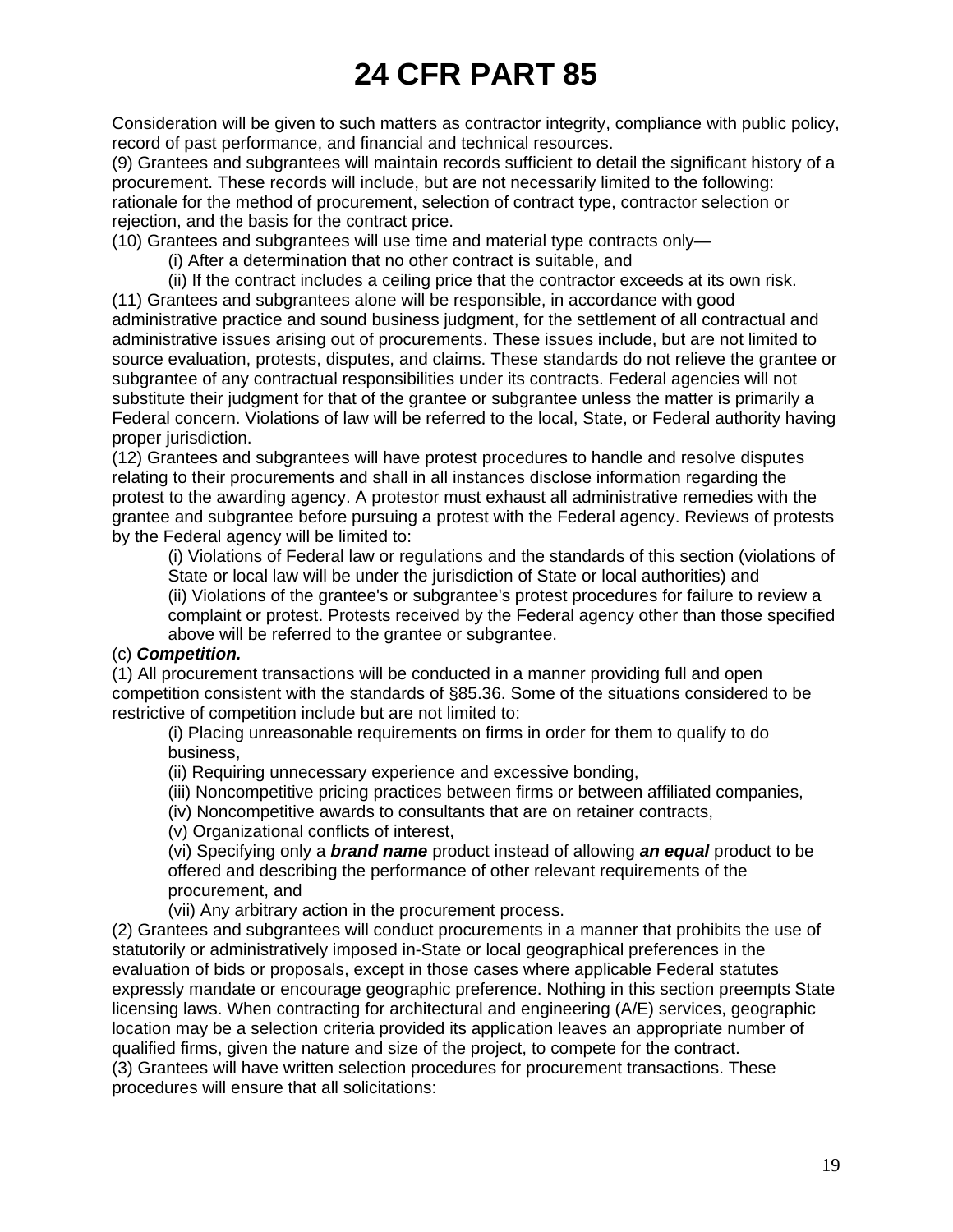(i) Incorporate a clear and accurate description of the technical requirements for the material, product, or service to be procured. Such description shall not, in competitive procurements, contain features which unduly restrict competition. The description may include a statement of the qualitative nature of the material, product or service to be procured, and when necessary, shall set forth those minimum essential characteristics and standards to which it must conform if it is to satisfy its intended use. Detailed product specifications should be avoided if at all possible. When it is impractical or uneconomical to make a clear and accurate description of the technical requirements, a *brand name or equal* description may be used as a means to define the performance or other salient requirements of a procurement. The specific features of the named brand which must be met by offerors shall be clearly stated; and

(ii) Identify all requirements which the offerors must fulfill and all other factors to be used in evaluating bids or proposals.

(4) Grantees and subgrantees will ensure that all pre-qualified lists of persons, firms, or products which are used in acquiring goods and services are current and include enough qualified sources to ensure maximum open and free competition. Also, grantees and subgrantees will not preclude potential bidders from qualifying during the solicitation period.

### (d) *Methods of procurement to be followed.*

(1) Procurement by *small purchase procedures.* Small purchase procedures are those relatively simple and informal procurement methods for securing services, supplies, or other property that do not cost more than the simplified acquisition threshold fixed at 41 U.S.C. 403(11) (currently set at \$100,000). If small purchase procedures are used, price or rate quotations shall be obtained from an adequate number of qualified sources.

(2) Procurement by *sealed bids* (formal advertising). Bids are publicly solicited and a firm-fixedprice contract (lump sum or unit price) is awarded to the responsible bidder whose bid, conforming with all the material terms and conditions of the invitation for bids, is the lowest in price. The sealed bid method is the preferred method for procuring construction, if the conditions in §85.36(d)(2)(i) apply.

(i) In order for sealed bidding to be feasible, the following conditions should be present: (A) A complete, adequate, and realistic specification or purchase description is available;

(B) Two or more responsible bidders are willing and able to compete effectively and for the business; and

(C) The procurement lends itself to a firm fixed price contract and the selection of the successful bidder can be made principally on the basis of price.

(ii) If sealed bids are used, the following requirements apply:

(A) The invitation for bids will be publicly advertised and bids shall be solicited from an adequate number of known suppliers, providing them sufficient time prior to the date set for opening the bids;

(B) The invitation for bids, which will include any specifications and pertinent attachments, shall define the items or services in order for the bidder to properly respond;

(C) All bids will be publicly opened at the time and place prescribed in the invitation for bids;

(D) A firm fixed-price contract award will be made in writing to the lowest responsive and responsible bidder. Where specified in bidding documents, factors such as discounts, transportation cost, and life cycle costs shall be considered in determining which bid is lowest. Payment discounts will only be used to determine the low bid when prior experience indicates that such discounts are usually taken advantage of; and

(E) Any or all bids may be rejected if there is a sound documented reason.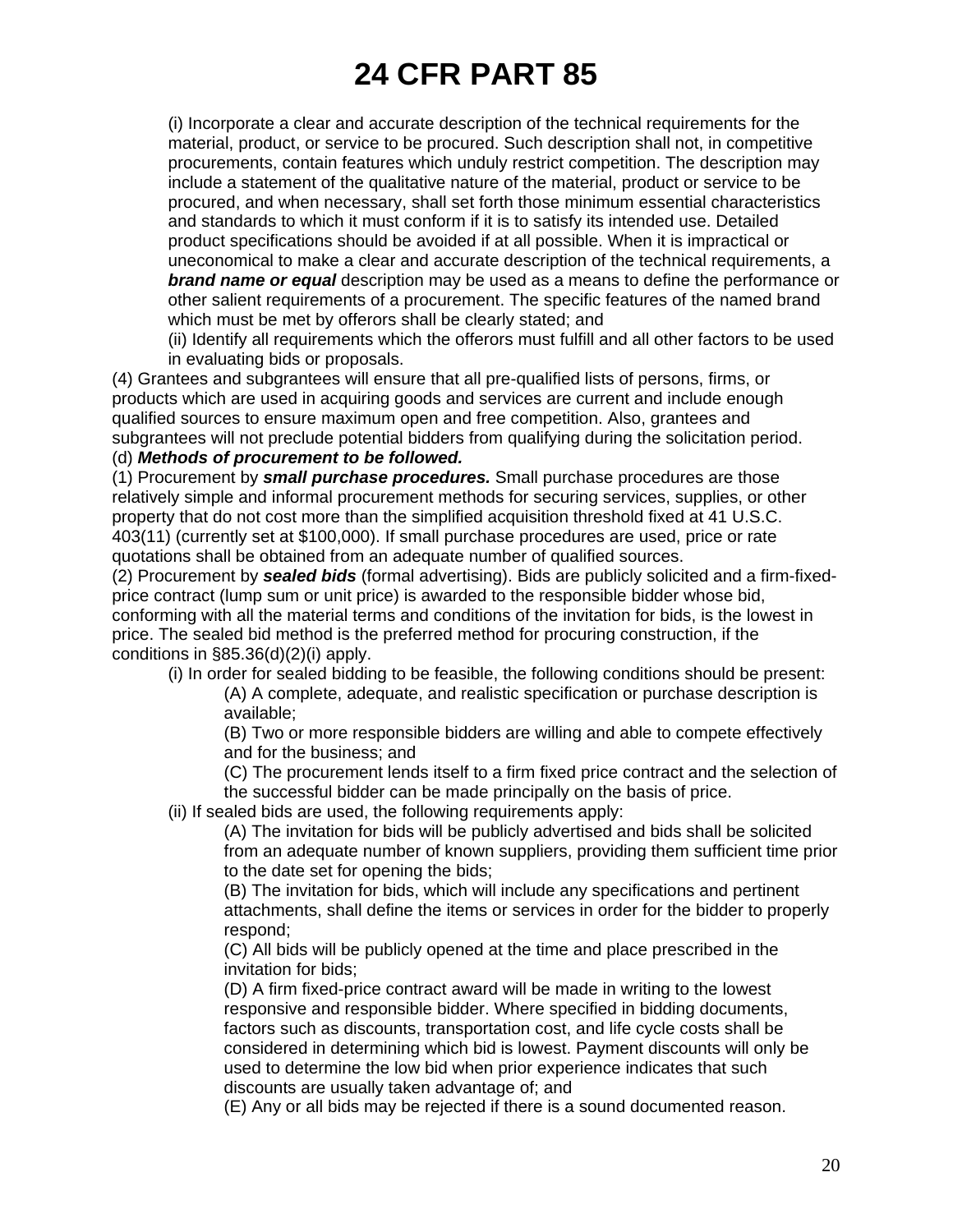(3) Procurement by *competitive proposals.* The technique of competitive proposals is normally conducted with more than one source submitting an offer, and either a fixed-price or costreimbursement type contract is awarded. It is generally used when conditions are not appropriate for the use of sealed bids. If this method is used, the following requirements apply:

(i) Requests for proposals will be publicized and identify all evaluation factors and their relative importance. Any response to publicized requests for proposals shall be honored to the maximum extent practical;

(ii) Proposals will be solicited from an adequate number of qualified sources;

(iii) Grantees and subgrantees will have a method for conducting technical evaluations of the proposals received and for selecting awardees;

(iv) Awards will be made to the responsible firm whose proposal is most advantageous to the program, with price and other factors considered; and

(v) Grantees and subgrantees may use competitive proposal procedures for qualifications-based procurement of architectural/engineering (A/E) professional services whereby competitors' qualifications are evaluated and the most qualified competitor is selected, subject to negotiation of fair and reasonable compensation. The method, where price is not used as a selection factor, can only be used in procurement of A/E professional services. It cannot be used to purchase other types of services though A/E firms are a potential source to perform the proposed effort.

(4) Procurement by *noncompetitive proposals* is procurement through solicitation of a proposal from only one source, or after solicitation of a number of sources, competition is determined inadequate.

(i) Procurement by noncompetitive proposals may be used only when the award of a contract is infeasible under small purchase procedures, sealed bids or competitive proposals and one of the following circumstances applies:

(A) The item is available only from a single source;

(B) The public exigency or emergency for the requirement will not permit a delay resulting from competitive solicitation;

(C) The awarding agency authorizes noncompetitive proposals; or

(D) After solicitation of a number of sources, competition is determined inadequate.

(ii) Cost analysis, i.e., verifying the proposed cost data, the projections of the data, and the evaluation of the specific elements of costs and profits, is required.

(iii) Grantees and subgrantees may be required to submit the proposed procurement to the awarding agency for pre-award review in accordance with paragraph (g) of this section.

### (e) *Contracting with small and minority firms, women's business enterprise and labor surplus area firms.*

(1) The grantee and subgrantee will take all necessary affirmative steps to assure that minority firms, women's business enterprises, and labor surplus area firms are used when possible. (2) Affirmative steps shall include:

(i) Placing qualified small and minority businesses and women's business enterprises on solicitation lists;

(ii) Assuring that small and minority businesses, and women's business enterprises are solicited whenever they are potential sources;

(iii) Dividing total requirements, when economically feasible, into smaller tasks or quantities to permit maximum participation by small and minority business, and women's business enterprises;

(iv) Establishing delivery schedules, where the requirement permits, which encourage participation by small and minority business, and women's business enterprises;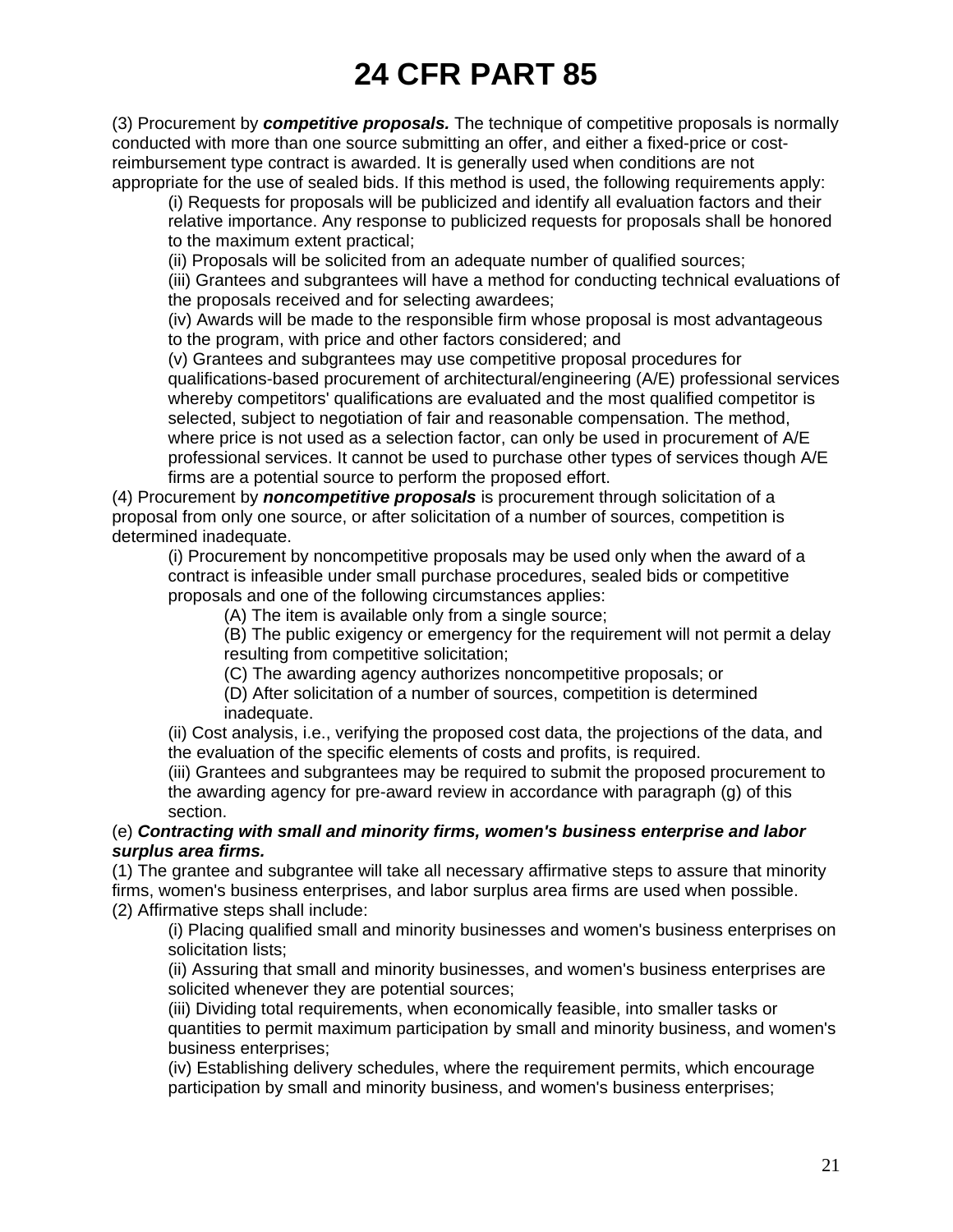(v) Using the services and assistance of the Small Business Administration, and the Minority Business Development Agency of the Department of Commerce; and (vi) Requiring the prime contractor, if subcontracts are to be let, to take the affirmative steps listed in paragraphs (e)(2) (i) through (v) of this section.

#### (f) *Contract cost and price.*

(1) Grantees and subgrantees must perform a cost or price analysis in connection with every procurement action including contract modifications. The method and degree of analysis is dependent on the facts surrounding the particular procurement situation, but as a starting point, grantees must make independent estimates before receiving bids or proposals. A cost analysis must be performed when the offeror is required to submit the elements of his estimated cost, e.g., under professional, consulting, and architectural engineering services contracts. A cost analysis will be necessary when adequate price competition is lacking, and for sole source procurements, including contract modifications or change orders, unless price reasonableness can be established on the basis of a catalog or market price of a commercial product sold in substantial quantities to the general public or based on prices set by law or regulation. A price analysis will be used in all other instances to determine the reasonableness of the proposed contract price.

(2) Grantees and subgrantees will negotiate profit as a separate element of the price for each contract in which there is no price competition and in all cases where cost analysis is performed. To establish a fair and reasonable profit, consideration will be given to the complexity of the work to be performed, the risk borne by the contractor, the contractor's investment, the amount of subcontracting, the quality of its record of past performance, and industry profit rates in the surrounding geographical area for similar work.

(3) Costs or prices based on estimated costs for contracts under grants will be allowable only to the extent that costs incurred or cost estimates included in negotiated prices are consistent with Federal cost principles (see §85.22). Grantees may reference their own cost principles that comply with the applicable Federal cost principles.

(4) The cost plus a percentage of cost and percentage of construction cost methods of contracting shall not be used.

### (g) *Awarding agency review.*

(1) Grantees and subgrantees must make available, upon request of the awarding agency, technical specifications on proposed procurements where the awarding agency believes such review is needed to ensure that the item and/or service specified is the one being proposed for purchase. This review generally will take place prior to the time the specification is incorporated into a solicitation document. However, if the grantee or subgrantee desires to have the review accomplished after a solicitation has been developed, the awarding agency may still review the specifications, with such review usually limited to the technical aspects of the proposed purchase.

(2) Grantees and subgrantees must on request make available for awarding agency pre-award review procurement documents, such as requests for proposals or invitations for bids, independent cost estimates, etc. when:

(i) A grantee's or subgrantee's procurement procedures or operation fails to comply with the procurement standards in this section; or

(ii) The procurement is expected to exceed the simplified acquisition threshold and is to be awarded without competition or only one bid or offer is received in response to a solicitation; or

(iii) The procurement, which is expected to exceed the simplified acquisition threshold, specifies a "brand name" product; or

(iv) The proposed award is more than the simplified acquisition threshold and is to be awarded to other than the apparent low bidder under a sealed bid procurement; or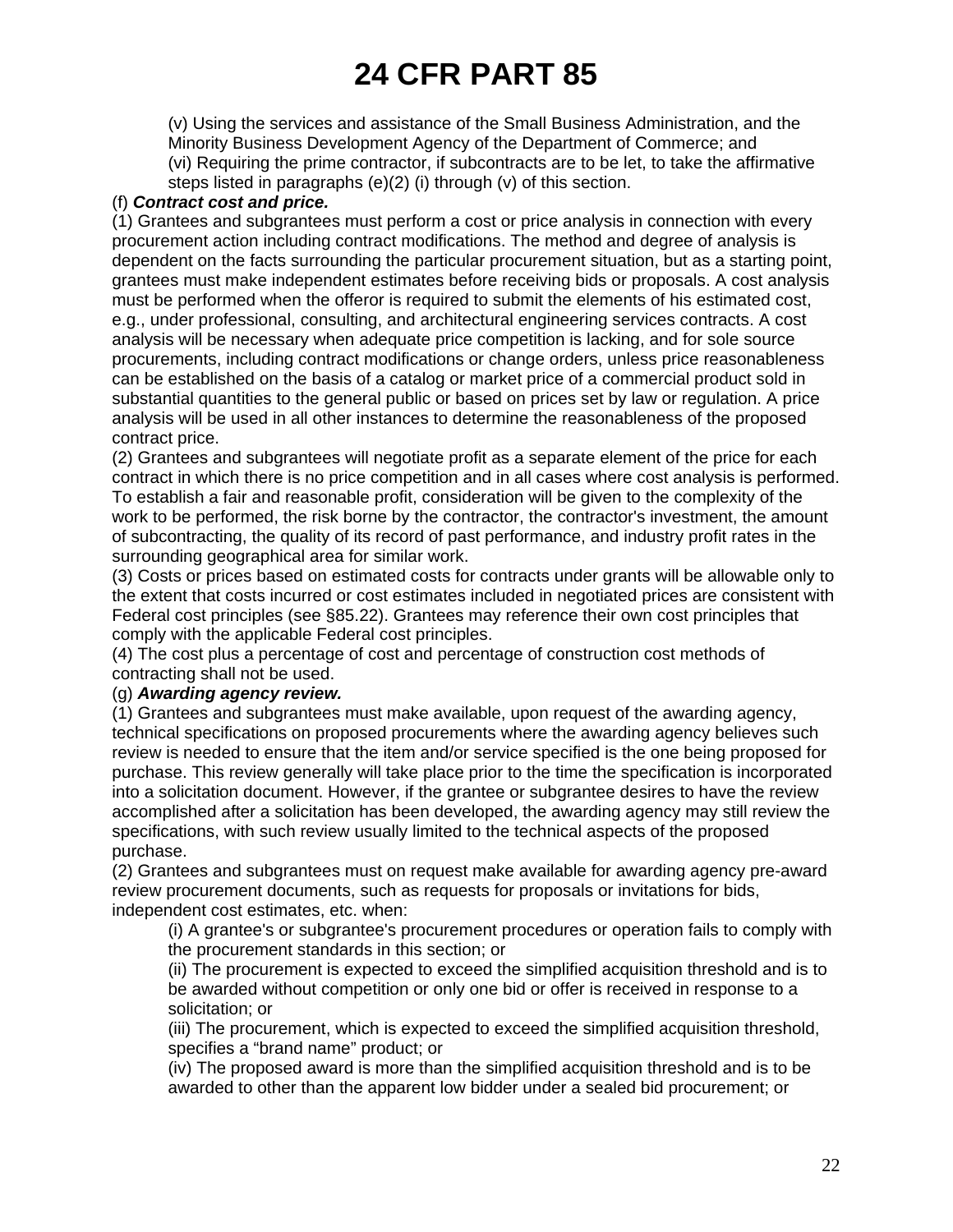(v) A proposed contract modification changes the scope of a contract or increases the contract amount by more than the simplified acquisition threshold.

(3) A grantee or subgrantee will be exempt from the pre-award review in paragraph (g)(2) of this section if the awarding agency determines that its procurement systems comply with the standards of this section.

(i) A grantee or subgrantee may request that its procurement system be reviewed by the awarding agency to determine whether its system meets these standards in order for its system to be certified. Generally, these reviews shall occur where there is a continuous high-dollar funding, and third-party contracts are awarded on a regular basis. (ii) A grantee or subgrantee may self-certify its procurement system. Such selfcertification shall not limit the awarding agency's right to survey the system. Under a selfcertification procedure, awarding agencies may wish to rely on written assurances from the grantee or subgrantee that it is complying with these standards. A grantee or subgrantee will cite specific procedures, regulations, standards, etc., as being in compliance with these requirements and have its system available for review.

(h) *Bonding requirements.* For construction or facility improvement contracts or subcontracts exceeding the simplified acquisition threshold, the awarding agency may accept the bonding policy and requirements of the grantee or subgrantee provided the awarding agency has made a determination that the awarding agency's interest is adequately protected. If such a determination has not been made, the minimum requirements shall be as follows:

(1) *A bid guarantee from each bidder equivalent to five percent of the bid price.* The "bid guarantee" shall consist of a firm commitment such as a bid bond, certified check, or other negotiable instrument accompanying a bid as assurance that the bidder will, upon acceptance of his bid, execute such contractual documents as may be required within the time specified.

(2) *A performance bond on the part of the contractor for 100 percent of the contract price.* A "performance bond" is one executed in connection with a contract to secure fulfillment of all the contractor's obligations under such contract.

(3) *A payment bond on the part of the contractor for 100 percent of the contract price.* A "payment bond" is one executed in connection with a contract to assure payment as required by law of all persons supplying labor and material in the execution of the work provided for in the contract.

(i) *Contract provisions.* A grantee's and subgrantee's contracts must contain provisions in paragraph (i) of this section. Federal agencies are permitted to require changes, remedies, changed conditions, access and records retention, suspension of work, and other clauses approved by the Office of Federal Procurement Policy.

(1) Administrative, contractual, or legal remedies in instances where contractors violate or breach contract terms, and provide for such sanctions and penalties as may be appropriate. (Contracts more than the simplified acquisition threshold)

(2) Termination for cause and for convenience by the grantee or subgrantee including the manner by which it will be effected and the basis for settlement. (All contracts in excess of \$10,000)

(3) Compliance with Executive Order 11246 of September 24, 1965, entitled "Equal Employment Opportunity," as amended by Executive Order 11375 of October 13, 1967, and as supplemented in Department of Labor regulations (41 CFR chapter 60). (All construction contracts awarded in excess of \$10,000 by grantees and their contractors or subgrantees) (4) Compliance with the Copeland "Anti-Kickback" Act (18 U.S.C. 874) as supplemented in

Department of Labor regulations (29 CFR part 3). (All contracts and subgrants for construction or repair)

(5) Compliance with the Davis-Bacon Act (40 U.S.C. 276a to 276a–7) as supplemented by Department of Labor regulations (29 CFR part 5). (Construction contracts in excess of \$2000 awarded by grantees and subgrantees when required by Federal grant program legislation)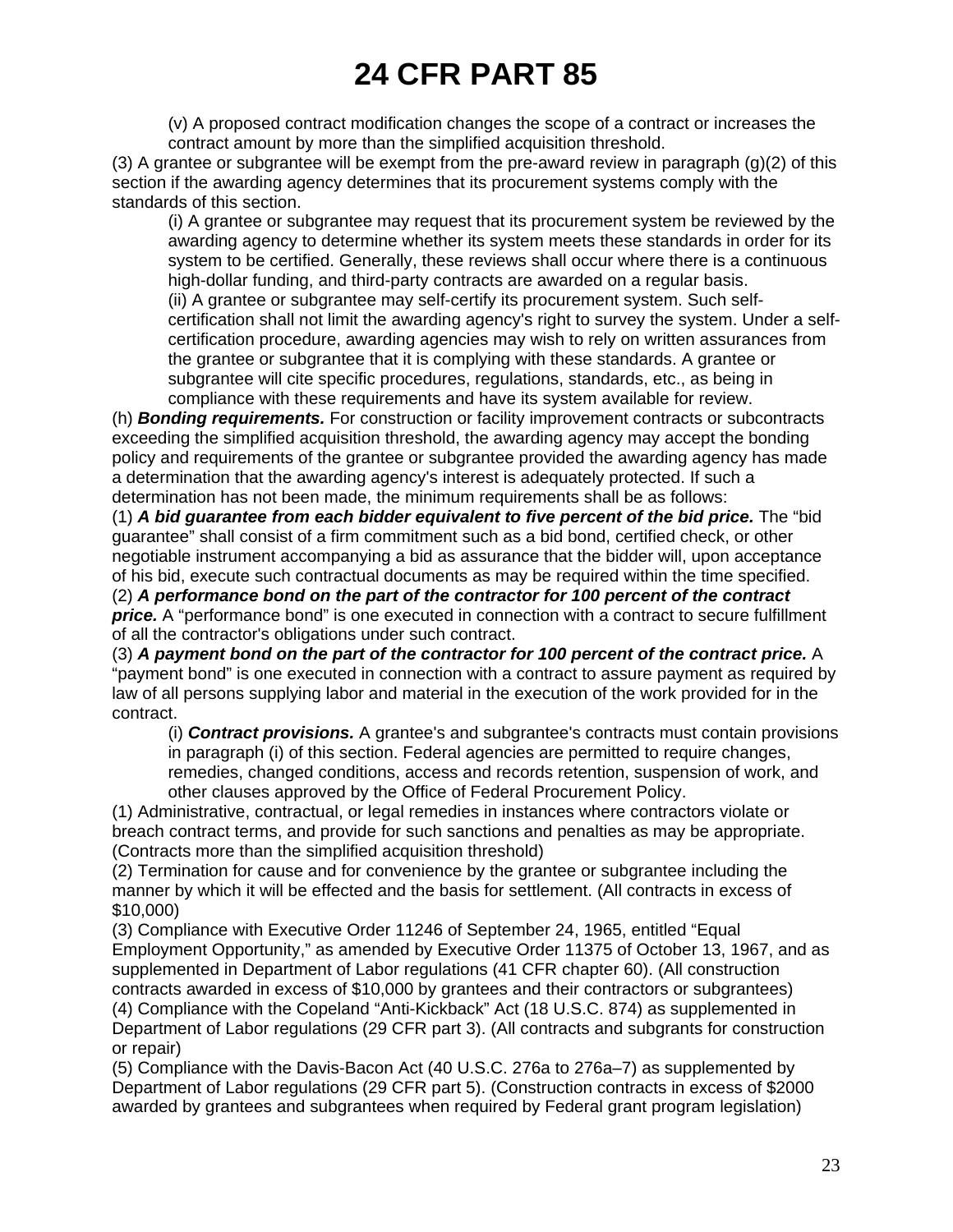(6) Compliance with Sections 103 and 107 of the Contract Work Hours and Safety Standards Act (40 U.S.C. 327–330) as supplemented by Department of Labor regulations (29 CFR part 5). (Construction contracts awarded by grantees and subgrantees in excess of \$2000, and in excess of \$2500 for other contracts which involve the employment of mechanics or laborers) (7) Notice of awarding agency requirements and regulations pertaining to reporting.

(8) Notice of awarding agency requirements and regulations pertaining to patent rights with respect to any discovery or invention which arises or is developed in the course of or under such contract.

(9) Awarding agency requirements and regulations pertaining to copyrights and rights in data. (10) Access by the grantee, the subgrantee, the Federal grantor agency, the Comptroller General of the United States, or any of their duly authorized representatives to any books, documents, papers, and records of the contractor which are directly pertinent to that specific contract for the purpose of making audit, examination, excerpts, and transcriptions.

(11) Retention of all required records for three years after grantees or subgrantees make final payments and all other pending matters are closed.

(12) Compliance with all applicable standards, orders, or requirements issued under section 306 of the Clean Air Act (42 U.S.C. 1857(h)), section 508 of the Clean Water Act (33 U.S.C. 1368), Executive Order 11738, and Environmental Protection Agency regulations (40 CFR part 15). (Contracts, subcontracts, and subgrants of amounts in excess of \$100,000).

(13) Mandatory standards and policies relating to energy efficiency which are contained in the state energy conservation plan issued in compliance with the Energy Policy and Conservation Act (Pub. L. 94–163, 89 Stat. 871). [53 FR 8068, 8087, Mar. 11, 1988, as amended at 60 FR 19639, 19642, Apr. 19, 1995]

## **§ 85.37 Subgrants.**

(a) *States.* States shall follow state law and procedures when awarding and administering subgrants (whether on a cost reimbursement or fixed amount basis) of financial assistance to local and Indian tribal governments. States shall:

(1) Ensure that every subgrant includes any clauses required by Federal statute and executive orders and their implementing regulations;

(2) Ensure that subgrantees are aware of requirements imposed upon them by Federal statute and regulation;

(3) Ensure that a provision for compliance with §85.42 is placed in every cost reimbursement subgrant; and

(4) Conform any advances of grant funds to subgrantees substantially to the same standards of timing and amount that apply to cash advances by Federal agencies.

(b) *All other grantees.* All other grantees shall follow the provisions of this part which are applicable to awarding agencies when awarding and administering subgrants (whether on a cost reimbursement or fixed amount basis) of financial assistance to local and Indian tribal governments. Grantees shall:

(1) Ensure that every subgrant includes a provision for compliance with this part;

(2) Ensure that every subgrant includes any clauses required by Federal statute and executive orders and their implementing regulations; and

(3) Ensure that subgrantees are aware of requirements imposed upon them by Federal statutes and regulations.

(c) *Exceptions.* By their own terms, certain provisions of this part do not apply to the award and administration of subgrants:

(1) Section 85.10;

(2) Section 85.11;

(3) The letter-of-credit procedures specified in Treasury Regulations at 31 CFR part 205, cited in §85.21; and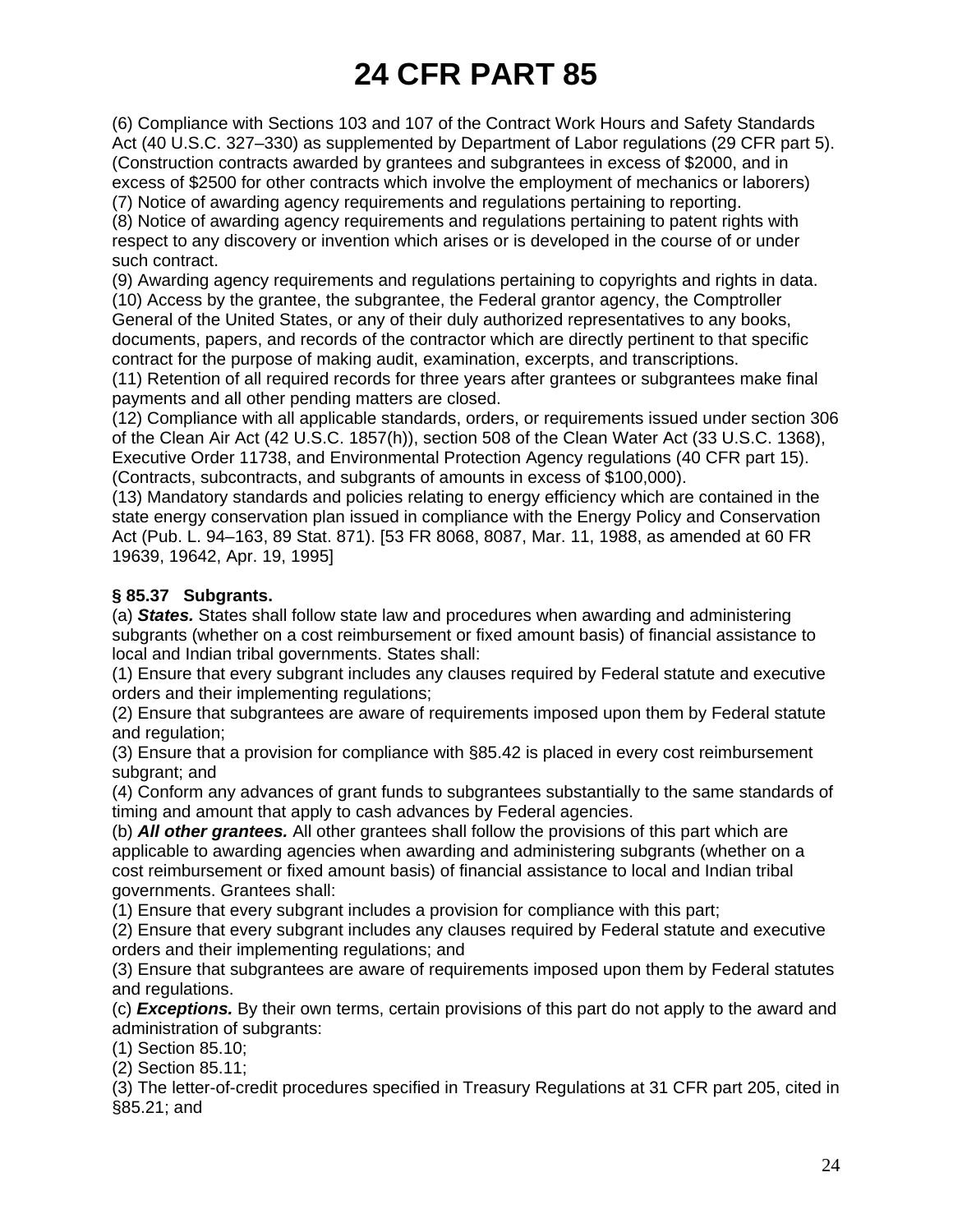(4) Section 85.50.

### **Reports, Records, Retention, and Enforcement**

### **§ 85.40 Monitoring and reporting program performance.**

(a) *Monitoring by grantees.* Grantees are responsible for managing the day-to-day operations of grant and subgrant supported activities. Grantees must monitor grant and subgrant supported activities to assure compliance with applicable Federal requirements and that performance goals are being achieved. Grantee monitoring must cover each program, function or activity. (b) *Non-construction performance reports.* The Federal agency may, if it decides that

performance information available from subsequent applications contains sufficient information to meet its programmatic needs, require the grantee to submit a performance report only upon expiration or termination of grant support. Unless waived by the Federal agency this report will be due on the same date as the final Financial Status Report.

(1) Grantees shall submit annual performance reports unless the awarding agency requires quarterly or semi-annual reports. However, performance reports will not be required more frequently than quarterly. Annual reports shall be due 90 days after the grant year, quarterly or semi-annual reports shall be due 30 days after the reporting period. The final performance report will be due 90 days after the expiration or termination of grant support. If a justified request is submitted by a grantee, the Federal agency may extend the due date for any performance report. Additionally, requirements for unnecessary performance reports may be waived by the Federal agency.

(2) Performance reports will contain, for each grant, brief information on the following:

(i) A comparison of actual accomplishments to the objectives established for the period. Where the output of the project can be quantified, a computation of the cost per unit of output may be required if that information will be useful.

(ii) The reasons for slippage if established objectives were not met.

(iii) Additional pertinent information including, when appropriate, analysis and explanation of cost overruns or high unit costs.

(3) Grantees will not be required to submit more than the original and two copies of performance reports.

(4) Grantees will adhere to the standards in this section in prescribing performance reporting requirements for subgrantees.

(c) *Construction performance reports.* For the most part, on-site technical inspections and certified percentage-of-completion data are relied on heavily by Federal agencies to monitor progress under construction grants and subgrants. The Federal agency will require additional formal performance reports only when considered necessary, and never more frequently than quarterly.

(d) *Significant developments.* Events may occur between the scheduled performance reporting dates which have significant impact upon the grant or subgrant supported activity. In such cases, the grantee must inform the Federal agency as soon as the following types of conditions become known:

(1) Problems, delays, or adverse conditions which will materially impair the ability to meet the objective of the award. This disclosure must include a statement of the action taken, or contemplated, and any assistance needed to resolve the situation.

(2) Favorable developments which enable meeting time schedules and objectives sooner or at less cost than anticipated or producing more beneficial results than originally planned.

(e) Federal agencies may make site visits as warranted by program needs.

(f) *Waivers, extensions.*

(1) Federal agencies may waive any performance report required by this part if not needed.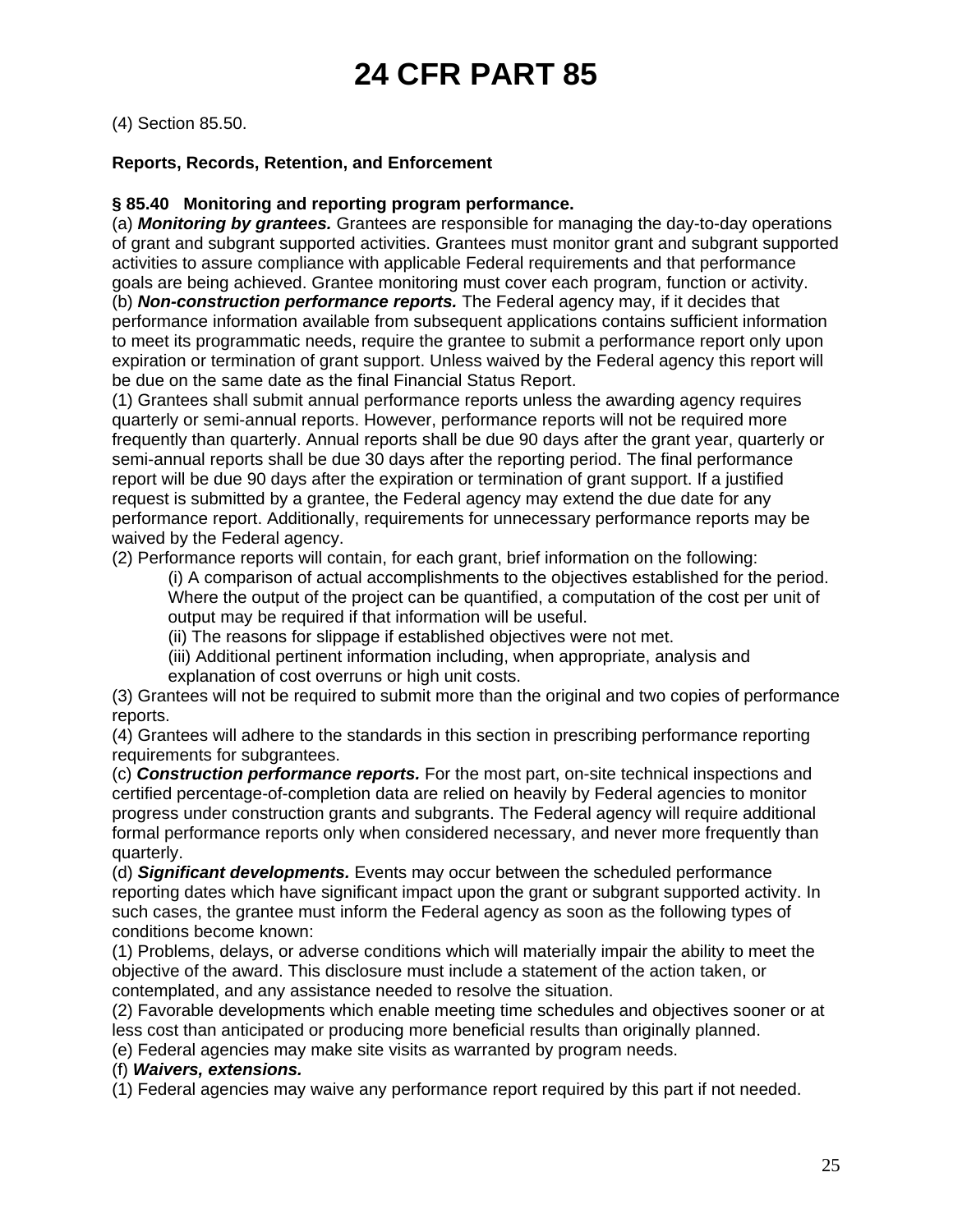(2) The grantee may waive any performance report from a subgrantee when not needed. The grantee may extend the due date for any performance report from a subgrantee if the grantee will still be able to meet its performance reporting obligations to the Federal agency.

## **§ 85.41 Financial reporting.**

### (a) *General.*

(1) Except as provided in paragraphs (a) (2) and (5) of this section, grantees will use only the forms specified in paragraphs (a) through (e) of this section, and such supplementary or other forms as may from time to time be authorized by OMB, for:

(i) Submitting financial reports to Federal agencies, or

(ii) Requesting advances or reimbursements when letters of credit are not used.

(2) Grantees need not apply the forms prescribed in this section in dealing with their subgrantees. However, grantees shall not impose more burdensome requirements on subgrantees.

(3) Grantees shall follow all applicable standard and supplemental Federal agency instructions approved by OMB to the extend required under the Paperwork Reduction Act of 1980 for use in connection with forms specified in paragraphs (b) through (e) of this section. Federal agencies may issue substantive supplementary instructions only with the approval of OMB. Federal agencies may shade out or instruct the grantee to disregard any line item that the Federal agency finds unnecessary for its decision-making purposes.

(4) Grantees will not be required to submit more than the original and two copies of forms required under this part.

(5) Federal agencies may provide computer outputs to grantees to expedite or contribute to the accuracy of reporting. Federal agencies may accept the required information from grantees in machine usable format or computer printouts instead of prescribed forms.

(6) Federal agencies may waive any report required by this section if not needed.

(7) Federal agencies may extend the due date of any financial report upon receiving a justified request from a grantee.

## (b) *Financial Status Report*—

(1) *Form.* Grantees will use Standard Form 269 or 269A, Financial Status Report, to report the status of funds for all non-construction grants and for construction grants when required in accordance with §85.41(e)(2)(iii) of this section.

(2) *Accounting basis.* Each grantee will report program outlays and program income on a cash or accrual basis as prescribed by the awarding agency. If the Federal agency requires accrual information and the grantee's accounting records are not normally kept on the accural basis, the grantee shall not be required to convert its accounting system but shall develop such accrual information through and analysis of the documentation on hand.

(3) *Frequency.* The Federal agency may prescribe the frequency of the report for each project or program. However, the report will not be required more frequently than quarterly. If the Federal agency does not specify the frequency of the report, it will be submitted annually. A final report will be required upon expiration or termination of grant support.

(4) *Due date.* When reports are required on a quarterly or semiannual basis, they will be due 30 days after the reporting period. When required on an annual basis, they will be due 90 days after the grant year. Final reports will be due 90 days after the expiration or termination of grant support.

# (c) *Federal Cash Transactions Report*—

## (1) *Form.*

(i) For grants paid by letter or credit, Treasury check advances or electronic transfer of funds, the grantee will submit the Standard Form 272, Federal Cash Transactions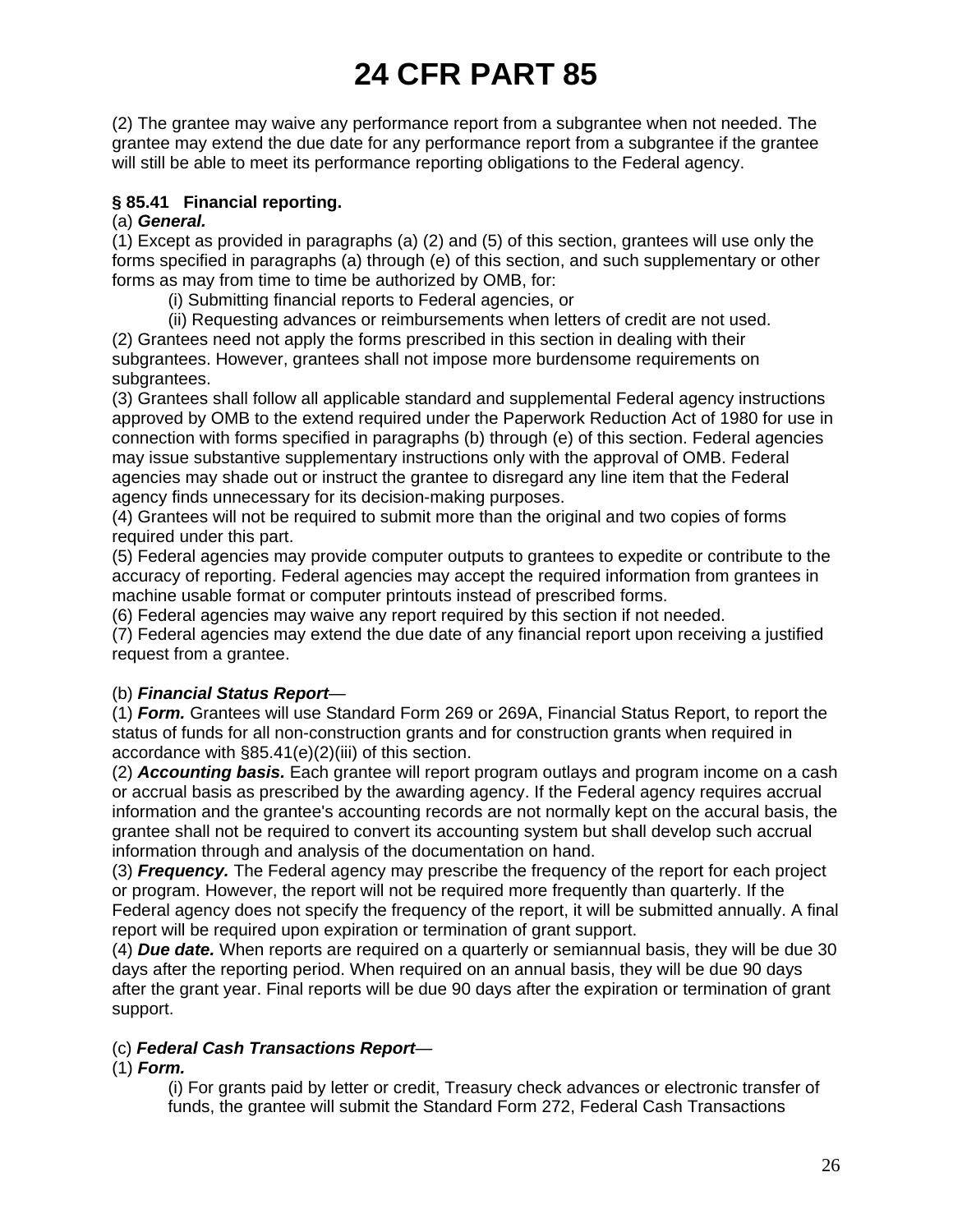Report, and when necessary, its continuation sheet, Standard Form 272a, unless the terms of the award exempt the grantee from this requirement.

(ii) These reports will be used by the Federal agency to monitor cash advanced to grantees and to obtain disbursement or outlay information for each grant from grantees. The format of the report may be adapted as appropriate when reporting is to be accomplished with the assistance of automatic data processing equipment provided that the information to be submitted is not changed in substance.

(2) *Forecasts of Federal cash requirements.* Forecasts of Federal cash requirements may be required in the "Remarks" section of the report.

(3) *Cash in hands of subgrantees.* When considered necessary and feasible by the Federal agency, grantees may be required to report the amount of cash advances in excess of three days' needs in the hands of their subgrantees or contractors and to provide short narrative explanations of actions taken by the grantee to reduce the excess balances.

(4) *Frequency and due date.* Grantees must submit the report no later than 15 working days following the end of each quarter. However, where an advance either by letter of credit or electronic transfer of funds is authorized at an annualized rate of one million dollars or more, the Federal agency may require the report to be submitted within 15 working days following the end of each month.

(d) *Request for advance or reimbursement*—

(1) *Advance payments.* Requests for Treasury check advance payments will be submitted on Standard Form 270, Request for Advance or Reimbursement. (This form will not be used for drawdowns under a letter of credit, electronic funds transfer or when Treasury check advance payments are made to the grantee automatically on a predetermined basis.)

(2) *Reimbursements.* Requests for reimbursement under non-construction grants will also be submitted on Standard Form 270. (For reimbursement requests under construction grants, see paragraph (e)(1) of this section.)

(3) The frequency for submitting payment requests is treated in §85.41(b)(3).

(e) *Outlay report and request for reimbursement for construction programs*—

### (1) *Grants that support construction activities paid by reimbursement method.*

(i) Requesters for reimbursement under construction grants will be submitted on Standard Form 271, Outlay Report and Request for Reimbursement for Construction Programs. Federal agencies may, however, prescribe the Request for Advance or Reimbursement form, specified in §85.41(d), instead of this form.

#### (ii) The frequency for submitting reimbursement requests is treated in §85.41(b)(3). (2) *Grants that support construction activities paid by letter of credit, electronic funds transfer or Treasury check advance.*

(i) When a construction grant is paid by letter of credit, electronic funds transfer or Treasury check advances, the grantee will report its outlays to the Federal agency using Standard Form 271, Outlay Report and Request for Reimbursement for Construction Programs. The Federal agency will provide any necessary special instruction. However, frequency and due date shall be governed by §85.41(b) (3) and (4).

(ii) When a construction grant is paid by Treasury check advances based on periodic requests from the grantee, the advances will be requested on the form specified in §85.41(d).

(iii) The Federal agency may substitute the Financial Status Report specified in §85.41(b) for the Outlay Report and Request for Reimbursement for Construction Programs.

(3) *Accounting basis.* The accounting basis for the Outlay Report and Request for Reimbursement for Construction Programs shall be governed by §85.41(b)(2).

## **§ 85.42 Retention and access requirements for records.**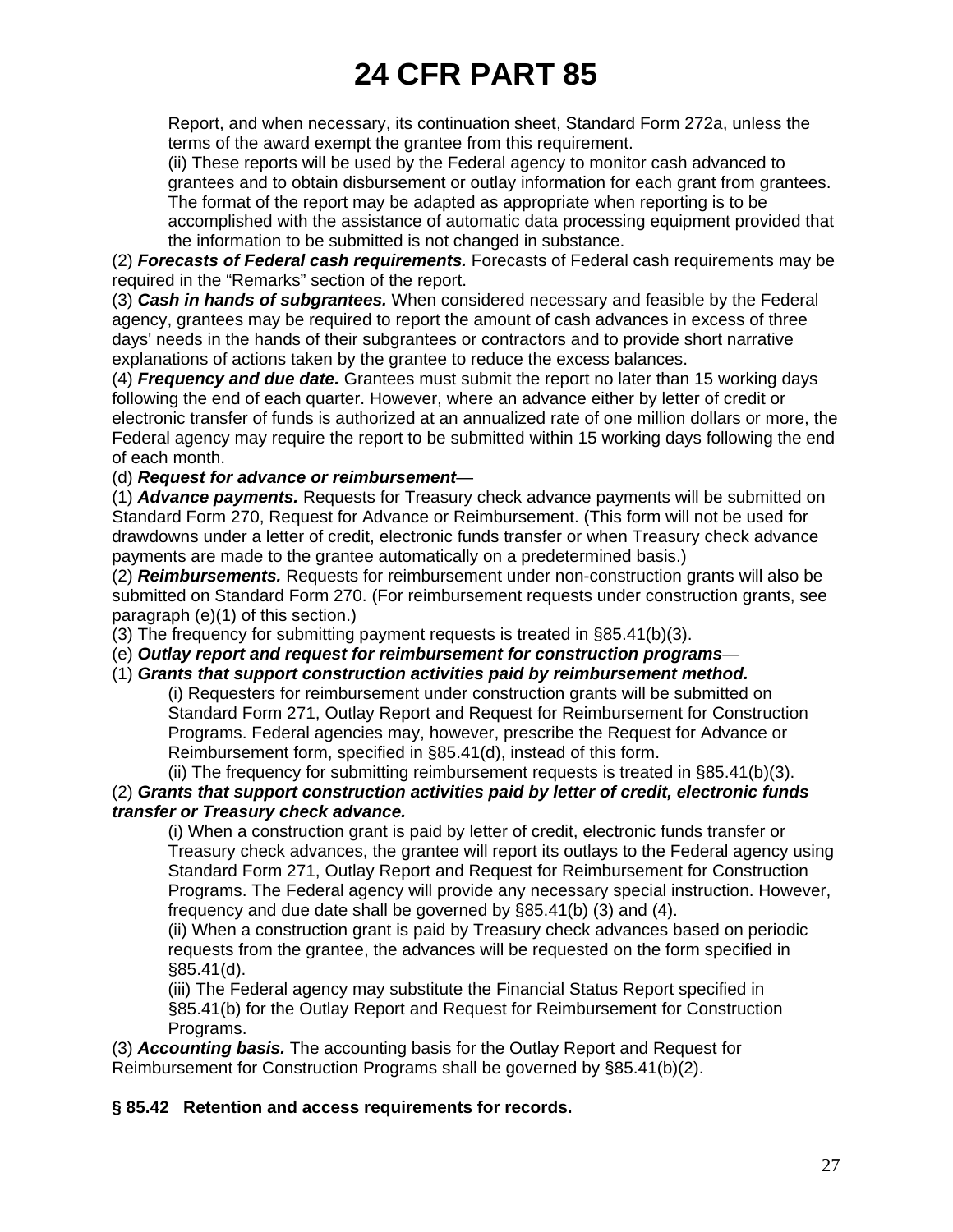## (a) *Applicability.*

(1) This section applies to all financial and programmatic records, supporting documents, statistical records, and other records of grantees or subgrantees which are:

(i) Required to be maintained by the terms of this part, program regulations or the grant agreement, or

(ii) Otherwise reasonably considered as pertinent to program regulations or the grant agreement.

(2) This section does not apply to records maintained by contractors or subcontractors. For a requirement to place a provision concerning records in certain kinds of contracts, see §85.36(i)(10).

(b) *Length of retention period.* (1) Except as otherwise provided, records must be retained for three years from the starting date specified in paragraph (c) of this section.

(2) If any litigation, claim, negotiation, audit or other action involving the records has been started before the expiration of the 3-year period, the records must be retained until completion of the action and resolution of all issues which arise from it, or until the end of the regular 3-year period, whichever is later.

(3) To avoid duplicate recordkeeping, awarding agencies may make special arrangements with grantees and subgrantees to retain any records which are continuously needed for joint use. The awarding agency will request transfer of records to its custody when it determines that the records possess long-term retention value. When the records are transferred to or maintained by the Federal agency, the 3-year retention requirement is not applicable to the grantee or subgrantee.

#### (c) *Starting date of retention period*—

(1) *General.* When grant support is continued or renewed at annual or other intervals, the retention period for the records of each funding period starts on the day the grantee or subgrantee submits to the awarding agency its single or last expenditure report for that period. However, if grant support is continued or renewed quarterly, the retention period for each year's records starts on the day the grantee submits its expenditure report for the last quarter of the Federal fiscal year. In all other cases, the retention period starts on the day the grantee submits its final expenditure report. If an expenditure report has been waived, the retention period starts on the day the report would have been due.

(2) *Real property and equipment records.* The retention period for real property and equipment records starts from the date of the disposition or replacement or transfer at the direction of the awarding agency.

(3) *Records for income transactions after grant or subgrant support.* In some cases grantees must report income after the period of grant support. Where there is such a requirement, the retention period for the records pertaining to the earning of the income starts from the end of the grantee's fiscal year in which the income is earned.

(4) *Indirect cost rate proposals, cost allocations plans, etc.* This paragraph applies to the following types of documents, and their supporting records: Indirect cost rate computations or proposals, cost allocation plans, and any similar accounting computations of the rate at which a particular group of costs is chargeable (such as computer usage chargeback rates or composite fringe benefit rates).

(i) *If submitted for negotiation.* If the proposal, plan, or other computation is required to be submitted to the Federal Government (or to the grantee) to form the basis for negotiation of the rate, then the 3-year retention period for its supporting records starts from the date of such submission.

(ii) *If not submitted for negotiation.* If the proposal, plan, or other computation is not required to be submitted to the Federal Government (or to the grantee) for negotiation purposes, then the 3-year retention period for the proposal plan, or computation and its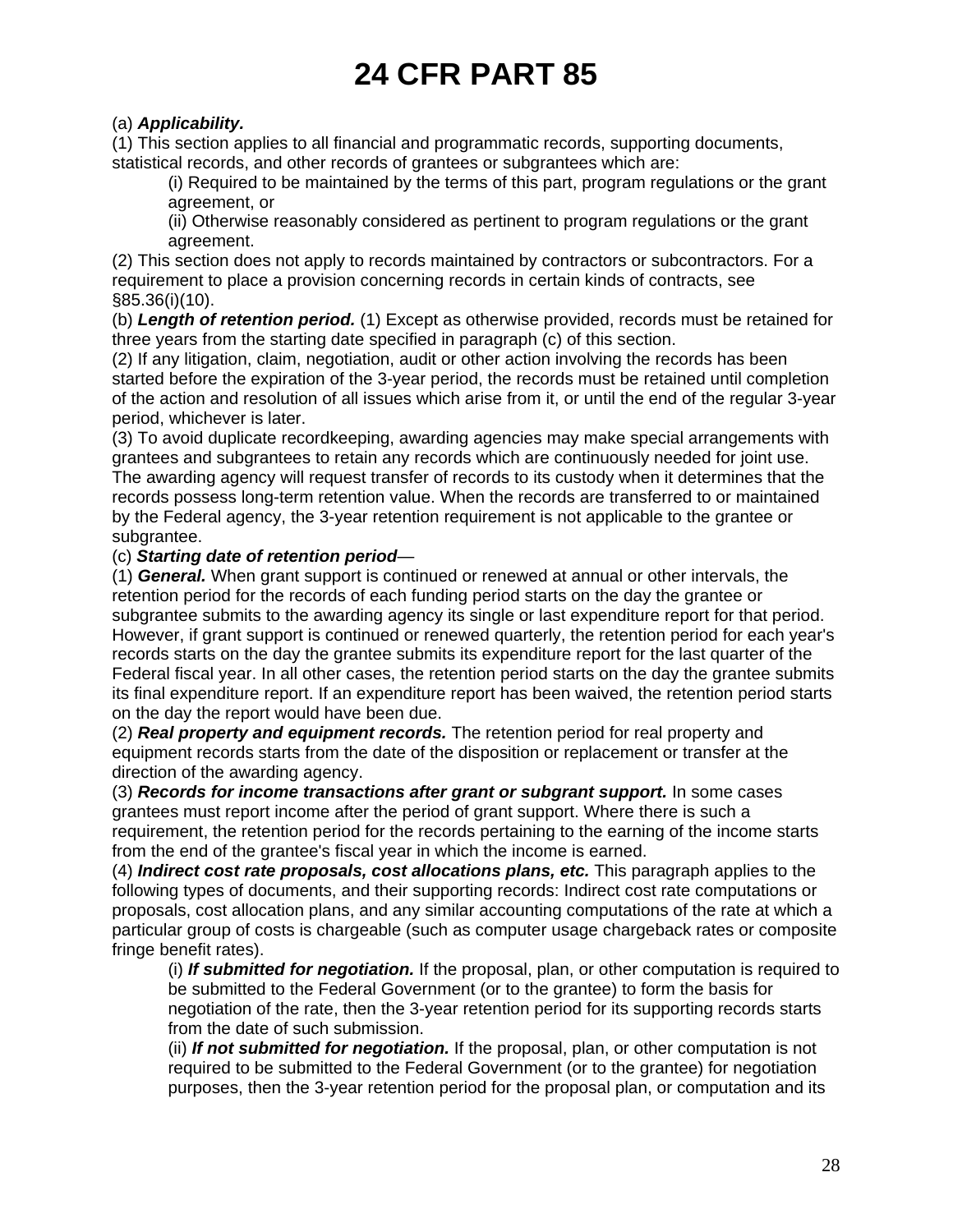supporting records starts from end of the fiscal year (or other accounting period) covered by the proposal, plan, or other computation.

(d) *Substitution of microfilm.* Copies made by microfilming, photocopying, or similar methods may be substituted for the original records.

(e) *Access to records*—

(1) *Records of grantees and subgrantees.* The awarding agency and the Comptroller General of the United States, or any of their authorized representatives, shall have the right of access to any pertinent books, documents, papers, or other records of grantees and subgrantees which are pertinent to the grant, in order to make audits, examinations, excerpts, and transcripts.

(2) *Expiration of right of access.* The rights of access in this section must not be limited to the required retention period but shall last as long as the records are retained.

(f) *Restrictions on public access.* The Federal Freedom of Information Act (5 U.S.C. 552) does not apply to records Unless required by Federal, State, or local law, grantees and subgrantees are not required to permit public access to their records.

# **§ 85.43 Enforcement.**

(a) *Remedies for noncompliance.* If a grantee or subgrantee materially fails to comply with any term of an award, whether stated in a Federal statute or regulation, an assurance, in a State plan or application, a notice of award, or elsewhere, the awarding agency may take one or more of the following actions, as appropriate in the circumstances:

(1) Temporarily withhold cash payments pending correction of the deficiency by the grantee or subgrantee or more severe enforcement action by the awarding agency,

(2) Disallow (that is, deny both use of funds and matching credit for) all or part of the cost of the activity or action not in compliance,

(3) Wholly or partly suspend or terminate the current award for the grantee's or subgrantee's program,

(4) Withhold further awards for the program, or

(5) Take other remedies that may be legally available.

(b) *Hearings, appeals.* In taking an enforcement action, the awarding agency will provide the grantee or subgrantee an opportunity for such hearing, appeal, or other administrative proceeding to which the grantee or subgrantee is entitled under any statute or regulation applicable to the action involved.

(c) *Effects of suspension and termination.* Costs of grantee or subgrantee resulting from obligations incurred by the grantee or subgrantee during a suspension or after termination of an award are not allowable unless the awarding agency expressly authorizes them in the notice of suspension or termination or subsequently. Other grantee or subgrantee costs during suspension or after termination which are necessary and not reasonably avoidable are allowable if:

(1) The costs result from obligations which were properly incurred by the grantee or subgrantee before the effective date of suspension or termination, are not in anticipation of it, and, in the case of a termination, are non-cancellable, and,

(2) The costs would be allowable if the award were not suspended or expired normally at the end of the funding period in which the termination takes effect.

(d) *Relationship to debarment and suspension.* The enforcement remedies identified in this section, including suspension and termination, do not preclude grantee or subgrantee from being subject to "Debarment and Suspension" under E.O. 12549 (see §85.35).

## **§ 85.44 Termination for convenience.**

Except as provided in §85.43 awards may be terminated in whole or in part only as follows: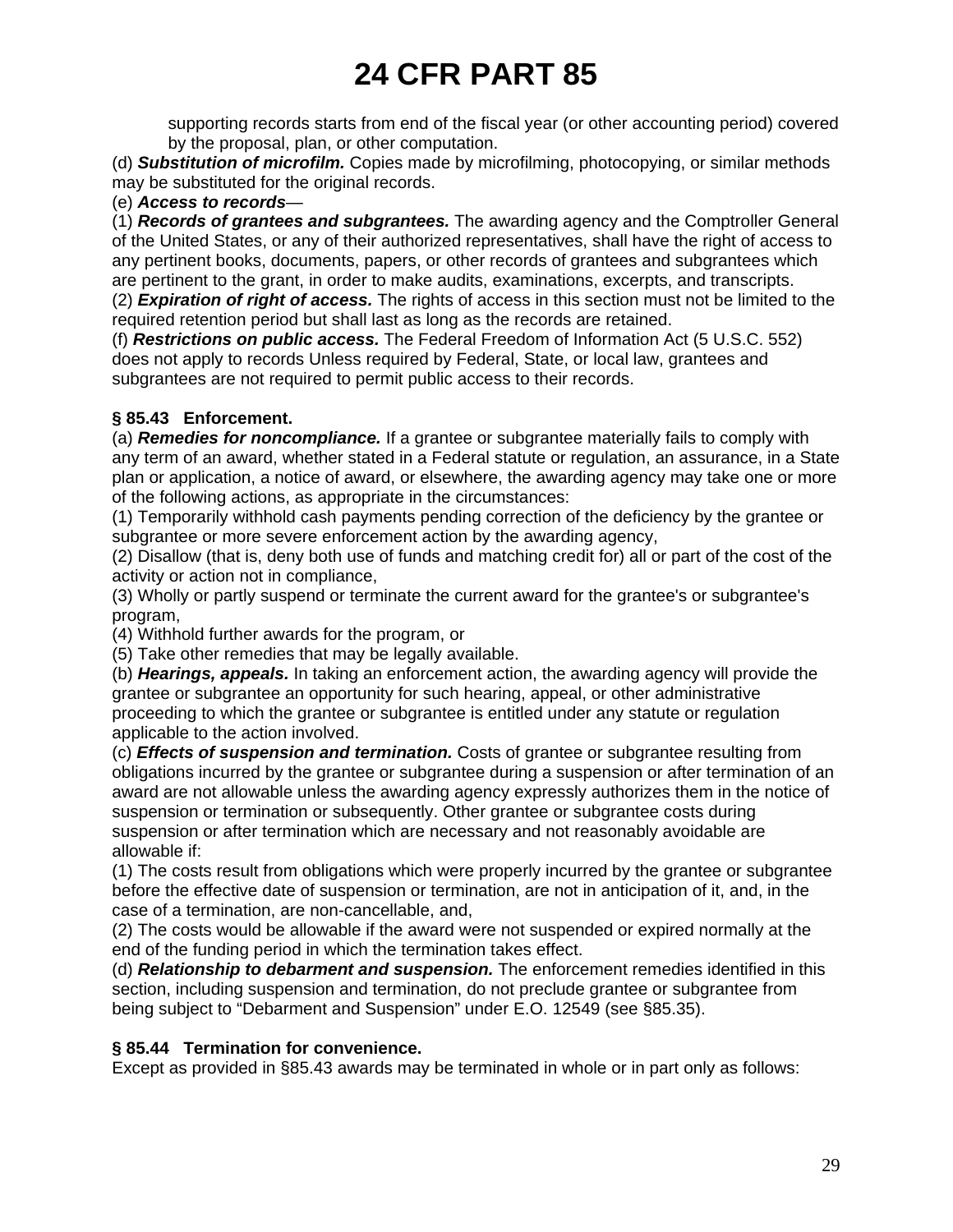(a) By the awarding agency with the consent of the grantee or subgrantee in which case the two parties shall agree upon the termination conditions, including the effective date and in the case of partial termination, the portion to be terminated, or

(b) By the grantee or subgrantee upon written notification to the awarding agency, setting forth the reasons for such termination, the effective date, and in the case of partial termination, the portion to be terminated. However, if, in the case of a partial termination, the awarding agency determines that the remaining portion of the award will not accomplish the purposes for which the award was made, the awarding agency may terminate the award in its entirety under either §85.43 or paragraph (a) of this section.

# **Subpart D—After-the-Grant Requirements**

# **§ 85.50 Closeout.**

(a) *General.* The Federal agency will close out the award when it determines that all applicable administrative actions and all required work of the grant has been completed.

(b) *Reports.* Within 90 days after the expiration or termination of the grant, the grantee must submit all financial, performance, and other reports required as a condition of the grant. Upon request by the grantee, Federal agencies may extend this timeframe. These may include but are not limited to:

## (1) *Final performance or progress report.*

(2) *Financial Status Report (SF 269) or Outlay Report and Request for Reimbursement for Construction Programs (SF–271) (as applicable).*

# (3) *Final request for payment (SF–270) (if applicable).*

(4) *Invention disclosure (if applicable).*

# (5) *Federally-owned property report:*

In accordance with §85.32(f), a grantee must submit an inventory of all federally owned property (as distinct from property acquired with grant funds) for which it is accountable and request disposition instructions from the Federal agency of property no longer needed.

(c) *Cost adjustment.* The Federal agency will, within 90 days after receipt of reports in paragraph (b) of this section, make upward or downward adjustments to the allowable costs. (d) *Cash adjustments.*

(1) The Federal agency will make prompt payment to the grantee for allowable reimbursable costs.

(2) The grantee must immediately refund to the Federal agency any balance of unobligated (unencumbered) cash advanced that is not authorized to be retained for use on other grants.

# **§ 85.51 Later disallowances and adjustments.**

The closeout of a grant does not affect:

(a) The Federal agency's right to disallow costs and recover funds on the basis of a later audit or other review;

(b) The grantee's obligation to return any funds due as a result of later refunds, corrections, or other transactions;

(c) Records retention as required in §85.42;

(d) Property management requirements in §§85.31 and 85.32; and

(e) Audit requirements in §85.26.

# **§ 85.52 Collection of amounts due.**

(a) Any funds paid to a grantee in excess of the amount to which the grantee is finally determined to be entitled under the terms of the award constitute a debt to the Federal Government. If not paid within a reasonable period after demand, the Federal agency may reduce the debt by:

(1) Making an administrative offset against other requests for reimbursements,